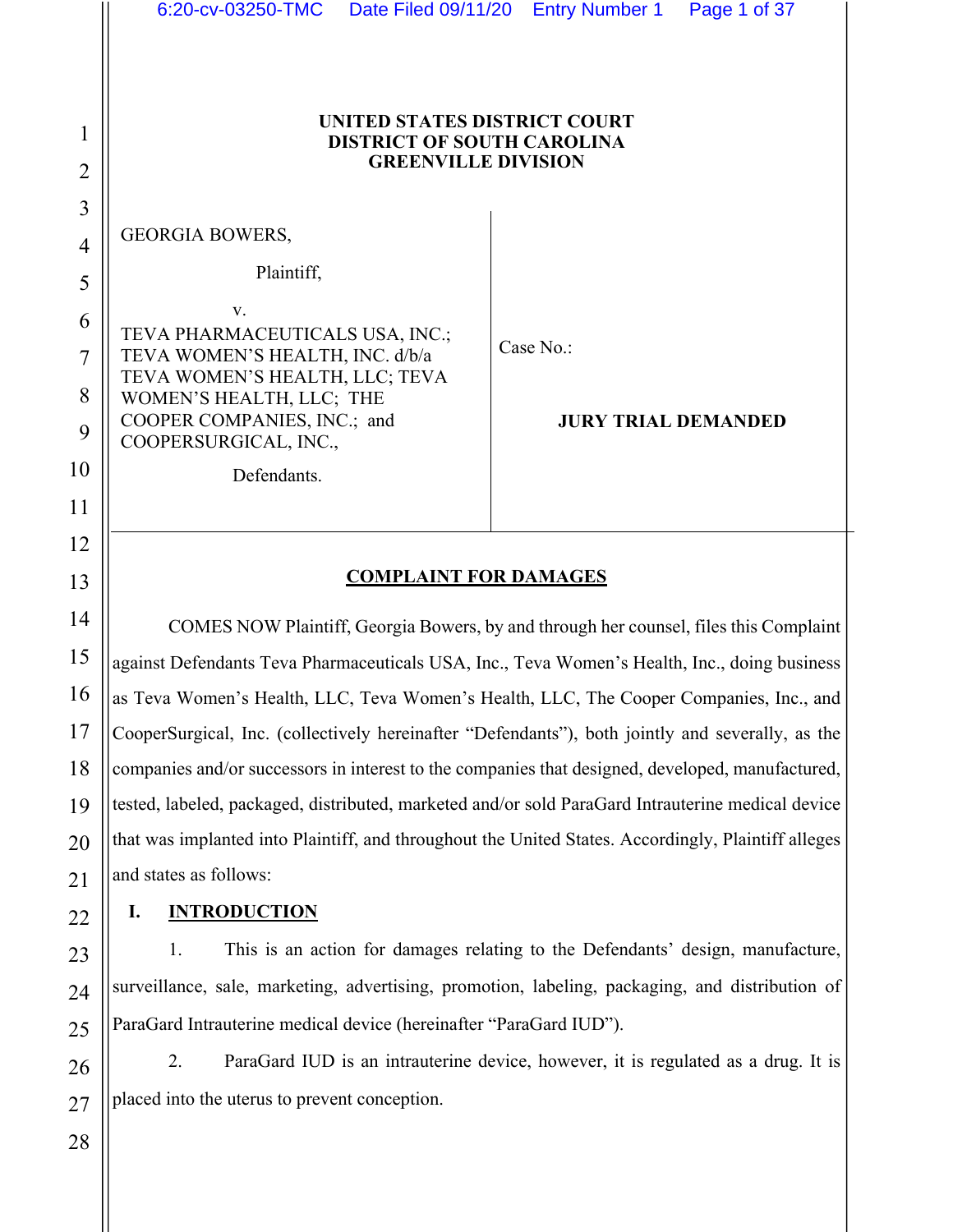1 2 3. ParaGard IUD has a propensity to break at the arms upon explant resulting in serious injuries.

4. Plaintiff used ParaGard IUD, and as a result of its use suffered injuries.

3

4

5

**II. GENERAL ALLEGATIONS**

5. Plaintiff, Georgia Bowers ("Plaintiff"), by and through Plaintiff's attorneys, Goings Law Firm, brings this action for personal injuries suffered as a result of using the defective and dangerous ParaGard IUD.

6. ParaGard IUD is prescribed to prevent conception, and at all times relevant hereto, were manufactured, designed, tested, packaged, labeled, marketed, advertised, promoted, distributed, and sold by Defendants. On information and belief, Plaintiff used ParaGard IUD resulting in injuries.

**III. PARTIES**

7. At all times relevant to this action, Plaintiff, was an individual, citizen and resident of the state of South Carolina.

8. Plaintiff was implanted with ParaGard IUD in January 2017. It was removed in part in September 2017 resulting in injuries.

9. Defendant Teva Pharmaceuticals USA, Inc. (hereinafter "Teva Pharmaceuticals" or "Teva USA") is a Delaware corporation with headquarters located at 1090 Horsham Rd. in North Wales, Pennsylvania. At times relevant to this action, Teva USA designed, developed, manufactured and marketed ParaGard IUD at issue. At times relevant to this action, Teva USA communicated with the United States Department of Health and Human Services, Food and Drug Administration (hereinafter "FDA") regarding the sale, use, and safety concerns related to ParaGard IUDs, which includes managing product recalls, investigating adverse events from ParaGard IUD users, and performing mandatory reporting to FDA regarding ParaGard IUD.

10. At times relevant to this action, Teva USA was involved in regulatory communications, and medical communications, including but not limited to communications with physicians, doctors, the FDA and other medical personnel, which led to activities giving rise to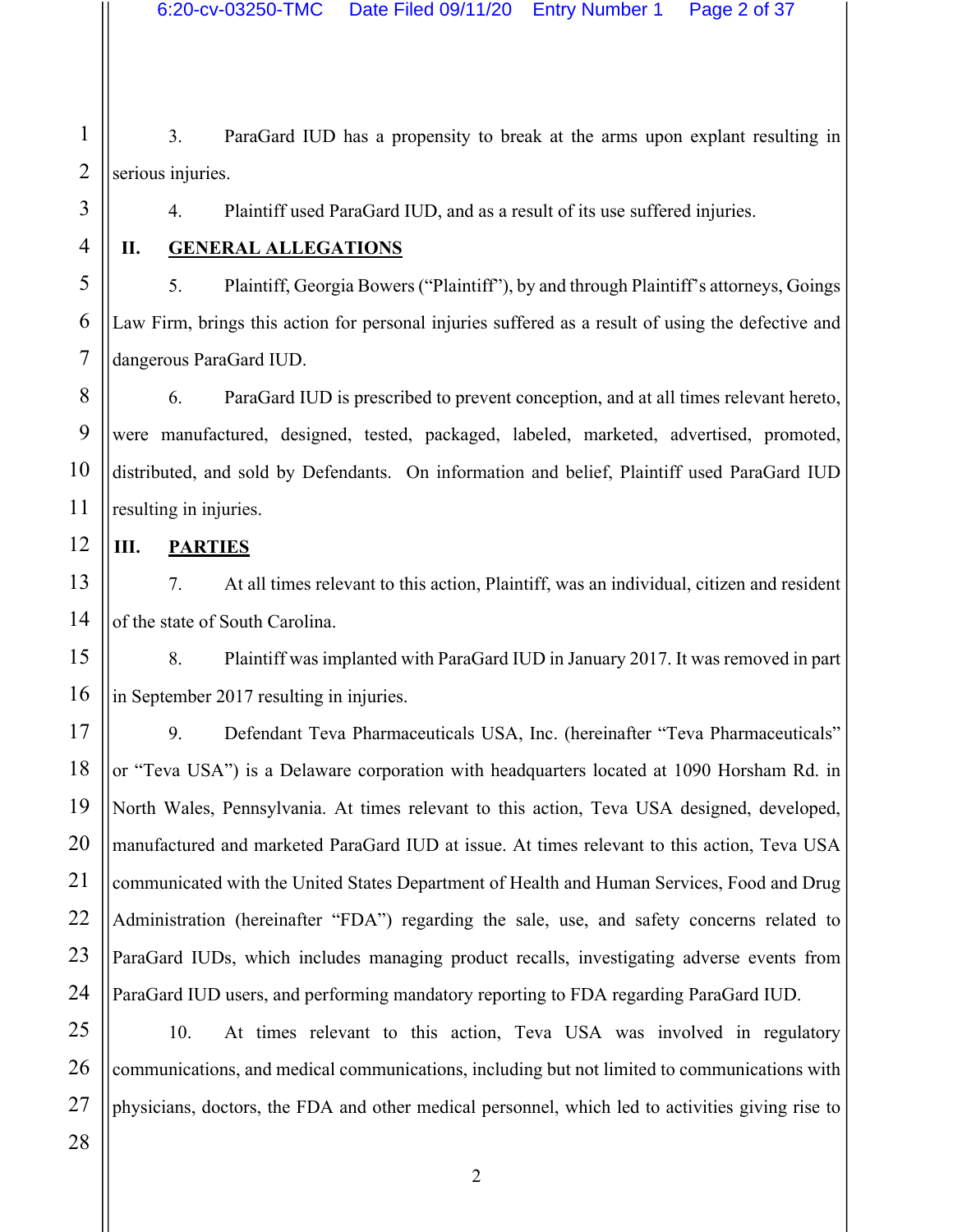failure to warn, negligence, gross negligence, common law fraud, negligent misrepresentation, breach of warranty, and a violation of consumer protection laws.

11. Defendant Teva Women's Health, Inc., is a Delaware corporation with headquarters located at 425 Privet Rd., in Horsham, Pennsylvania and is and/or was a wholly owned subsidiary of Teva USA, and/or operated as a successor-in-interest to Duramed Pharmaceuticals, Inc., a division of Barr Pharmaceuticals, Inc., and/or assumed Duramed Pharmaceuticals, Inc., a division of Barr Pharmaceuticals, Inc., in a name change after its acquisition by Teva USA. Teva Women's Health, Inc. converted into Teva Women's Health, LLC in 2017 and continues to operate as Teva Women's Health, LLC. At times relevant to this action, Teva Women's Health designed, developed, manufactured and marketed ParaGard IUD at issue.

12. Defendant Teva Women's Health, LLC is a Delaware limited liability company with headquarters located at 425 Privet Rd., in Horsham, Pennsylvania and is and/or was a wholly owned subsidiary of Defendants Teva Pharmaceuticals. Teva Women's Health, LLC is the product of an entity conversion pursuant to Del. Code Ann. Tit. 8, 266. Teva Women's Health, Inc., converted into Teva Women's Health, LLC and continues to operate as a limited liability company instead of an incorporation (Teva Women's Health, LLC formerly known as Teva Women's Health, Inc. collectively hereinafter "Teva Women's Health").

13. Accordingly, Duramed Pharmaceuticals, Inc., a division of Barr Pharmaceuticals, Inc., d/b/a Teva Women's Health Inc., (hereinafter "Duramed"), acquired FEI Women's Health in 2005 wherein the asset of ParaGard IUD was acquired in the deal. Duramed was acquired by Teva USA in 2008 wherein its name was changed to Teva Women's Health, Inc., a wholly-owned subsidiary of Teva USA (Defendants Teva USA and Teva Women's Health collectively hereinafter "Teva Defendants").

14. Defendant The Cooper Companies, Inc., (hereinafter "Cooper Companies") is a Delaware corporation with headquarters at 6140 Stoneridge Mall Rd., in Pleasanton, California. Cooper Companies purchased assets and global rights and business of ParaGard IUD in September 2017 for \$1.1 Billion, including their manufacturing facility in Buffalo, New York.

1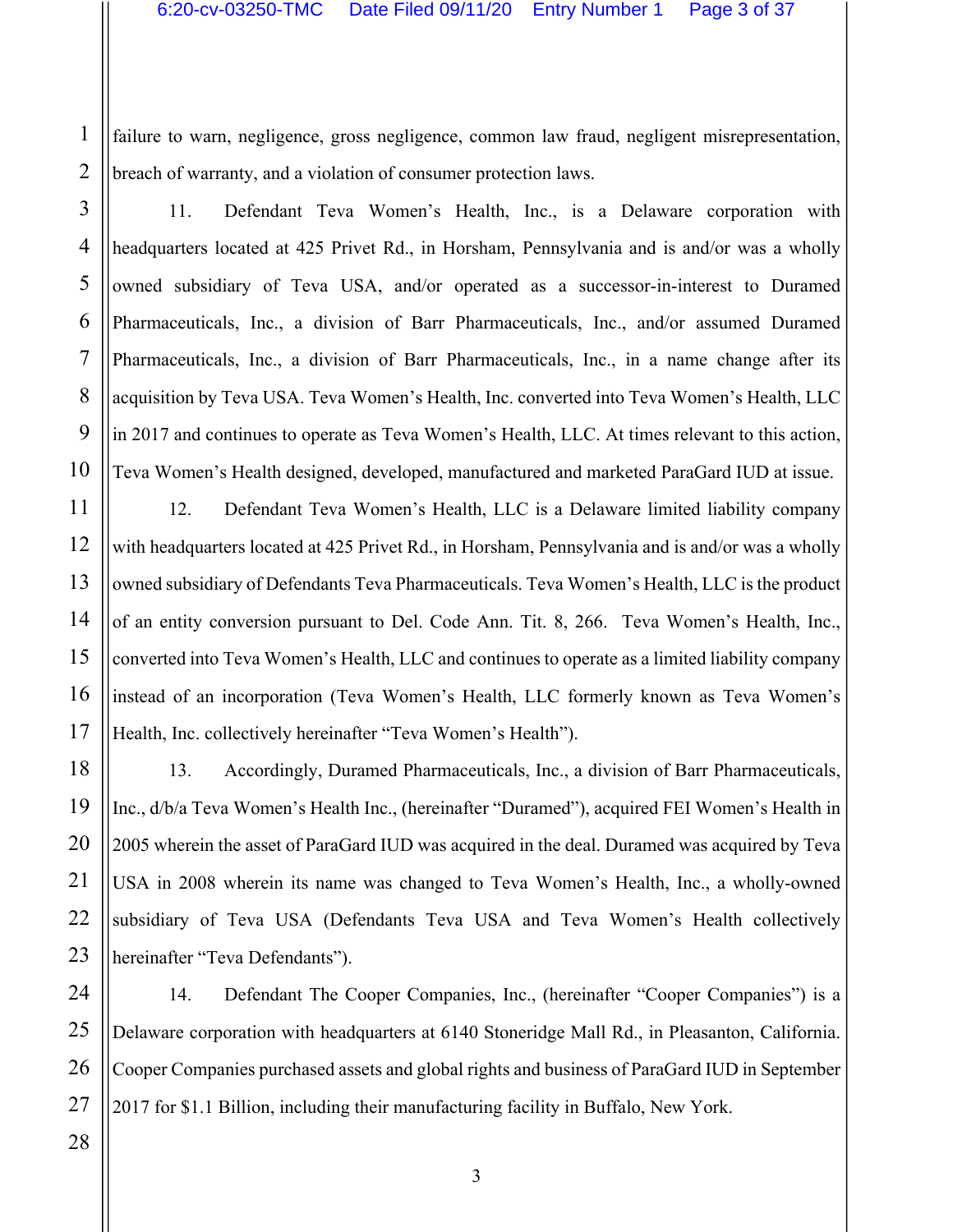15. Defendant CooperSurgical, Inc., (hereinafter "CooperSurgical") is a Delaware corporation with headquarters at 95 Corporate Dr. in Trumbull, Connecticut and a subsidiary of Defendant Cooper Companies (Defendants Cooper Companies and CooperSurgical collectively hereinafter "Cooper Defendants").

16. At all times relevant hereto and alleged herein, the Cooper Defendants conducted and continues to conduct substantial business within the state of South Carolina and within the District of South Carolina.

17. At times relevant hereto and alleged herein, the Teva Defendants conducted and continues to regularly conduct substantial business within the state of South Carolina, which included and continues to include, the research, safety surveillance, manufacture, sale, distribution and marketing of ParaGard IUD, which is distributed through the stream of interstate commerce into the state of South Carolina and within the District of South Carolina.

18. At all relevant times, each Defendant acted in all aspects as the agent or alter ego of each other.

19. The Cooper Defendants are liable as a successors-in-interest under S.C. Code § 27- 23-10 *et seq.*, any other state or federal successor in interest acts or statutes; and the Federal Consumer Protection Act pursuant to a fraudulent conveyance or transfer of assets.

20. Upon reasonable belief, Duramed became Teva Women's Health, Inc., through a name change in 2008. Teva Women's Health, Inc., then became Teva Women's Health, LLC through a conversion in 2017. Teva Women's Health, LLC then sold all of its assets including ParaGard IUD to the Cooper Defendants in 2017. Teva Women's Health, LLC became a *holdings*  company with no tangible assets.

21. The Cooper Defendants knew or should have known that the transfer and conversion of Teva Women's Health, Inc. was intended to thwart potential creditors from having a claim against Teva Women's Heath, Inc. or Teva Women's Health, LLC. Therefore, the Cooper Defendants are liable pursuant to the Federal Consumer Protection Acts and S.C. Code § 27-23- 10 *et seq.*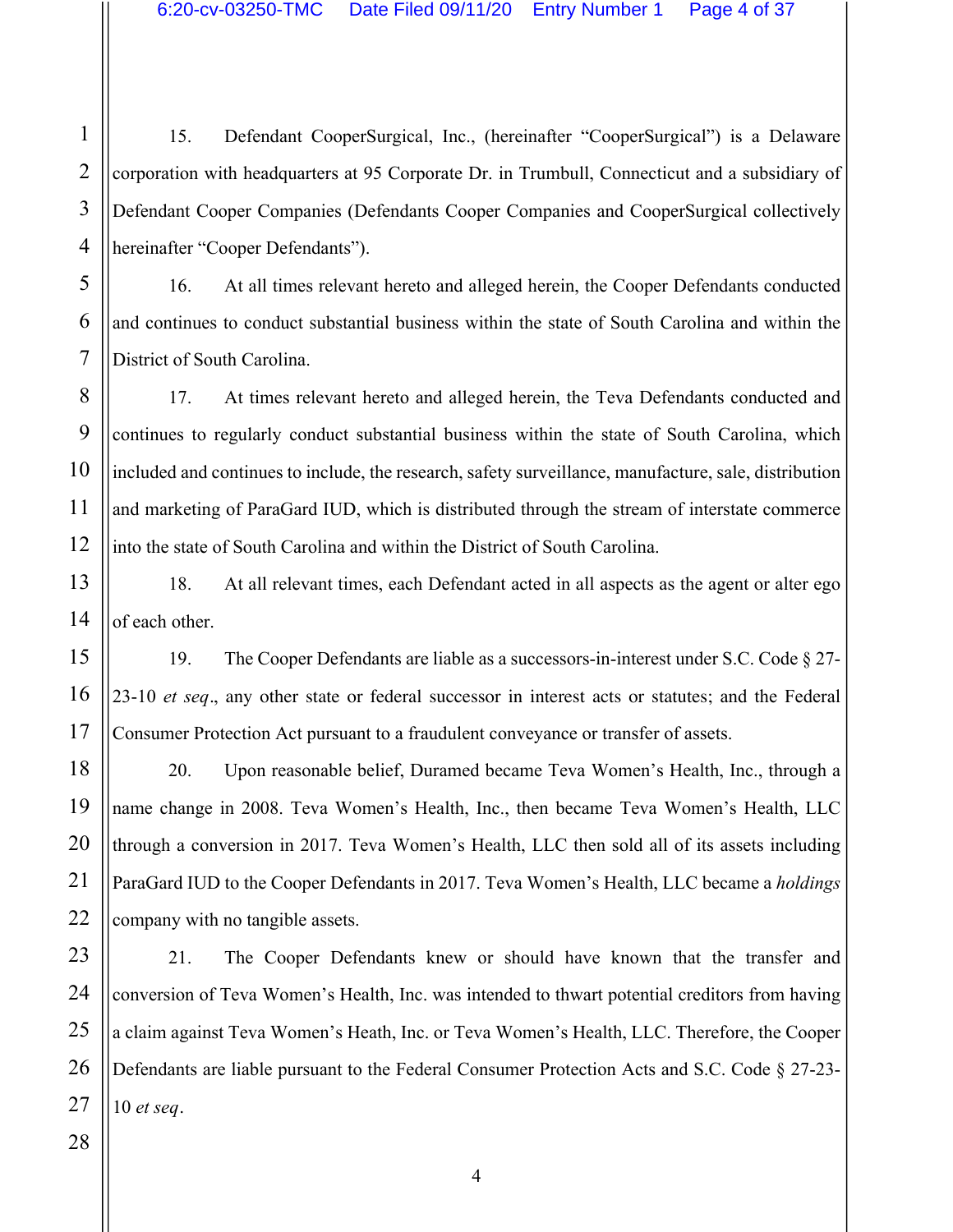22. The liability of these companies has passed on through various business instruments and now lies with both the Teva Defendants and the Cooper Defendants.

23. At times relevant and material hereto, the Teva Defendants engaged in the business of, or were successors-in-interest to entities engaged in the business of, researching, developing, designing, formulating, licensing, manufacturing, testing, producing, processing, assembling, packaging, inspecting, distributing, selling, labeling, monitoring, marketing, promoting, advertising, and/or introducing into interstate commerce throughout the United States, in the state of South Carolina and within the District of South Carolina, either directly or indirectly, through third-parties, subsidiaries and/or related entities, ParaGard IUD, a drug used in the prevention of pregnancy, implanted in patients throughout the United States, including Plaintiff.

24. At time relevant and material hereto, the Cooper Defendants were successors-ininterest to entities engaged in the business of, researching, developing, designing, formulating, licensing, manufacturing, testing, producing, processing, assembling, packaging, inspecting, distributing, selling, labeling, monitoring, marketing, promoting, advertising, and/or introducing into interstate commerce throughout the United States, in the state of South Carolina and within the District of South Carolina either directly or indirectly, through third-parties, subsidiaries and/or related entities, ParaGard IUD, a drug used in the prevention of pregnancy, implanted in patients throughout the United States, including Plaintiff.

25. At all times alleged herein, the Teva Defendants were engaged in the business of, or were successors-in-interest to entities engaged in the business of, researching, designing, formulating, compounding, testing, manufacturing, producing, processing, assembling, inspecting, distributing, marketing, labeling, promoting, packaging, and/or advertising for sale or selling ParaGard IUD.

26. At all times alleged herein, the Cooper Defendants were successors-in-interest to entities engaged in the business of, researching, designing, formulating, compounding, testing, manufacturing, producing, processing, assembling, inspecting, distributing, marketing, labeling, promoting, packaging, and/or advertising for sale or selling ParaGard IUD.

1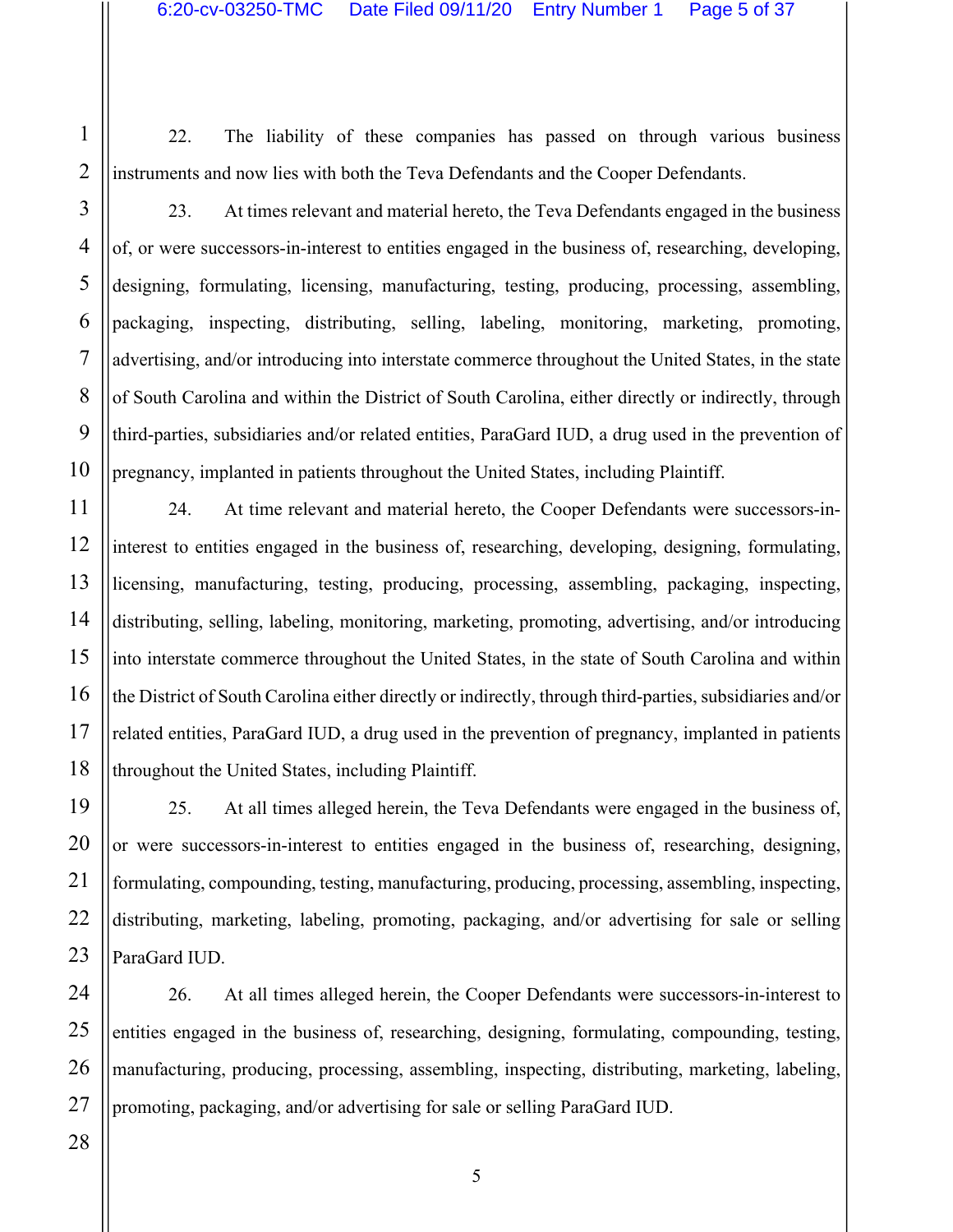27. At all times alleged herein, Defendants were authorized to conduct or engage in business within the state of South Carolina and the District of South Carolina. The Teva Defendants and the Cooper Defendants as successors-in-interest received financial benefit and profits as a result of designing, manufacturing, marketing, advertising, selling and distributing ParaGard IUD within the state of South Carolina and the District of South Carolina.

28. The combined acts and/or omissions of each Defendant resulted in indivisible injuries to Plaintiff. Each of the above-named Defendants is a joint tortfeasor and is jointly and severally liable to Plaintiff for the negligent acts and omissions alleged herein. Each of the abovenamed Defendants directed, authorized or ratified the conduct of each and every other Defendant.

29. The amount in controversy exceeds the jurisdictional limits of this court.

# **IV. JURISDICTION AND VENUE**

30. Plaintiff incorporates by reference all of the above paragraphs.

31. Jurisdiction is proper in this court pursuant to 28 U.S.C. § 1332 as complete diversity of citizenship exists between Plaintiff and Defendants and the matter in controversy exceeds the sum of \$75,000.00, exclusive of interest and costs.

32. This Court has jurisdiction over the non-resident Defendants because they have conducted business in the state of South Carolina. Defendants have committed a tort in whole or in part in the state of South Carolina and have regular and continuing contacts with South Carolina.

33. In addition, venue of this case is proper in the state of South Carolina pursuant to 28 U.S.C. § 1391 because a substantial part of the events giving rise to Plaintiff's claims occurred in District of South Carolina.

# **V. FACTUAL ALLEGATIONS**

34. ParaGard IUD is an intrauterine drug that can provide long term birth control, up to 10 years, without hormones.

35. ParaGard IUD drug is a T-shaped plastic frame made of polyethylene and barium sulfate that is inserted into the uterus. Copper wire coiled around the IUD produces an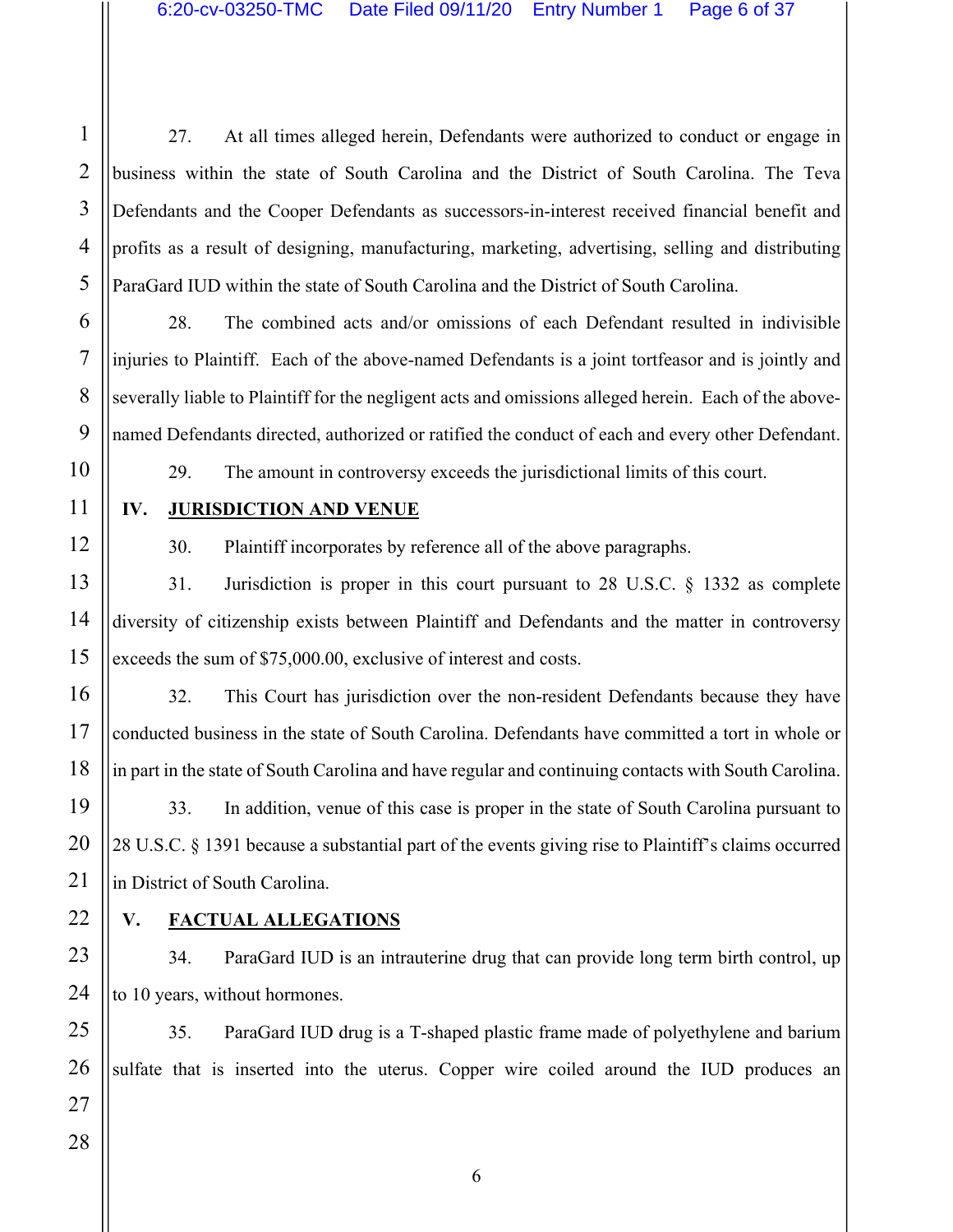inflammatory reaction that is toxic to sperm and egg. A monofilament polyethylene thread is tied through the tip, resulting in two white threads, which aid in the detection and removal of the drug.

36. ParaGard IUD has a propensity to break at the arms upon explant resulting in serious injuries.

37. At relevant times, the Teva Defendants designed, researched, manufactured, labeled, packaged, promoted, marketed and/or sold ParaGard IUD at issue after receiving New Drug Application approval from FDA.

38. In 2008, Teva USA became the owner of ParaGard IUD when it acquired Duramed Pharmaceuticals, Inc., a division of Barr Pharmaceuticals, Inc., through its purchase of Barr Pharmaceuticals, Inc.

39. Upon information and belief, when Teva USA acquired Duramed, a division of Barr Pharmaceuticals, Inc., it also acquired Duramed's manufacturing facilities, sales force and responsibility for maintaining and updating the labeling for ParaGard IUD.

40. Shortly thereafter, Teva USA changed the name of Duramed Pharmaceuticals, Inc., a division of Barr Pharmaceuticals, Inc., to Teva Women's Health, Inc., a wholly owned subsidiary of Teva USA.

41. On August 31, 2009, Duramed Pharmaceuticals, Inc., filed with the Ohio Secretary of State a Certificate of Amendment to Foreign Corporation Application For License requesting a name change. A new entity was not created, and no entities were dissolved. Duramed's license number did not change. Instead, Duramed changed its name to Teva Women's Health, Inc.

42. Upon information and belief, Teva Women's Health, Inc. is simply a new name for Duramed.

43. Upon information and belief, and for purposes of liability and interest, Teva Women's Health, Inc., is the same entity as Teva Women's Health, LLC. Teva Women's Health, Inc., converted into Teva Women's Health, LLC under the laws of Delaware. Del. Code Ann. Tit. 8, 266. Pursuant to Del. Code Ann. Tit. 8, 266, a company that converts from one entity into another is deemed to be a continuation of the preexisting company. A conversion does not equate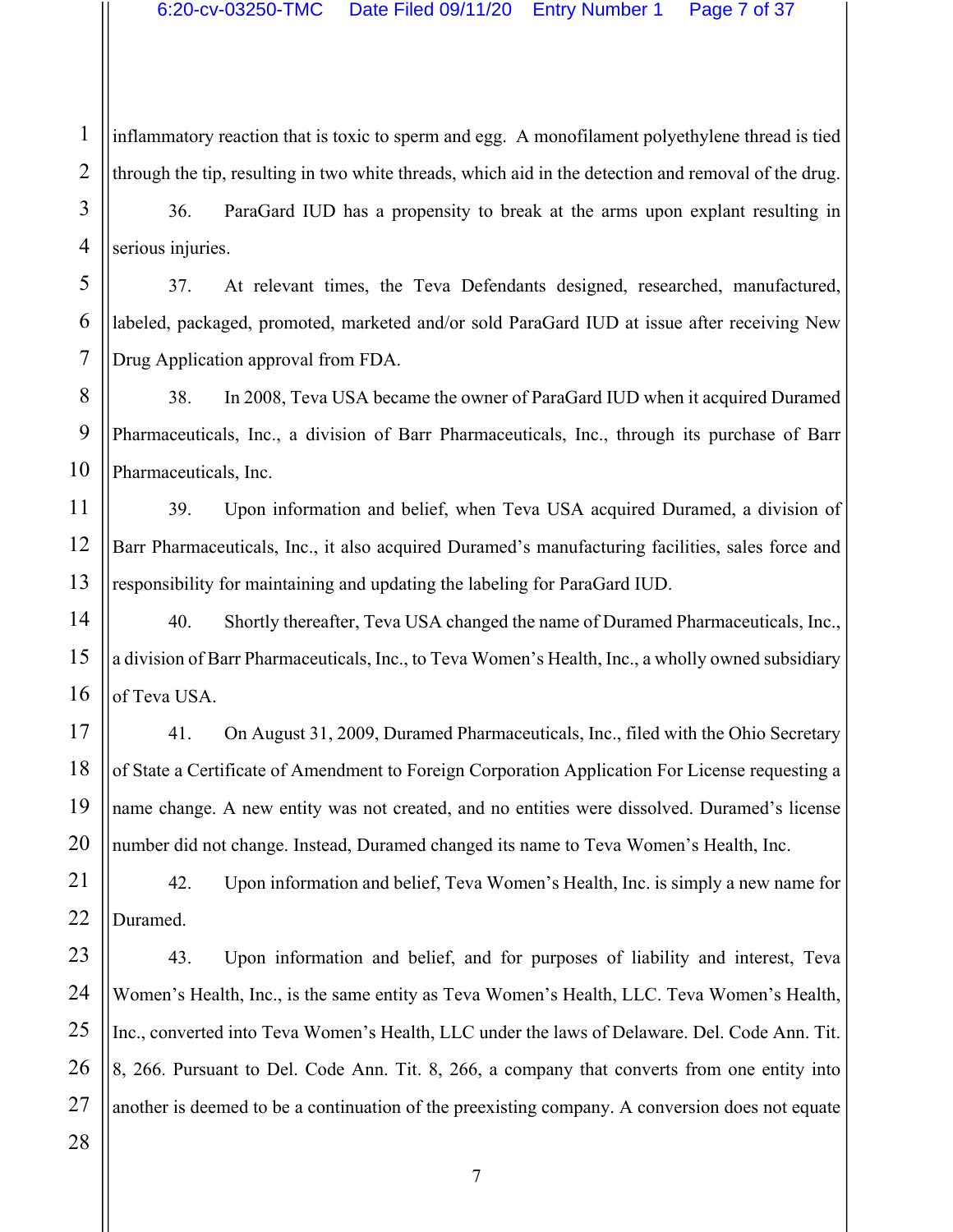1 to a dissolution and no winding up takes place. Therefore, Teva Women's Health, Inc., did not dissolve, windup, or *cease to exist* and liability continues from the corporation to the Limited Liability Company.

44. Upon information and belief on August 11, 2017, Teva Women's Health, Inc., converted into Teva Women's Heath, LLC and sold off all of its assets.

45. On September 11, 2017, the Teva Defendants sold ParaGard IUD to the Cooper Defendants.

46. ParaGard IUD is currently sold only in the U.S. and had earned revenues of approximately \$168 million for the twelve-month period ending June 30, 2017.

47. The Cooper Defendants still manufacture and sell ParaGard IUD in the U.S.

48. ParaGard IUD was marketed heavily by the Teva Defendants as being safe and effective, and promising fewer side effects than other birth control methods.

49. The marketing and promotional efforts of the Teva Defendants, their advertisers, and sales force served to overstate the benefits of ParaGard IUD and minimize and downplay the risks. These promotional efforts were made while the Teva Defendants fraudulently withheld important safety information from health care providers and the public.

50. Prior to Plaintiff being implanted with ParaGard IUD, the Teva Defendants knew and should have known that the drug was defective and unreasonably dangerous.

51. The Teva Defendants knew or should have known that ParaGard IUD can and does cause serious harm to individuals who use it, due to the risk of ParaGard IUD's arm breaking upon removal.

52. The Teva Defendants knew of these risks from the trials they performed, their postmarketing experience and complaints, third party studies, and their own analysis of these studies, but took no action to adequately warn or remedy the defects and instead concealed, suppressed and failed to disclose or fix this danger.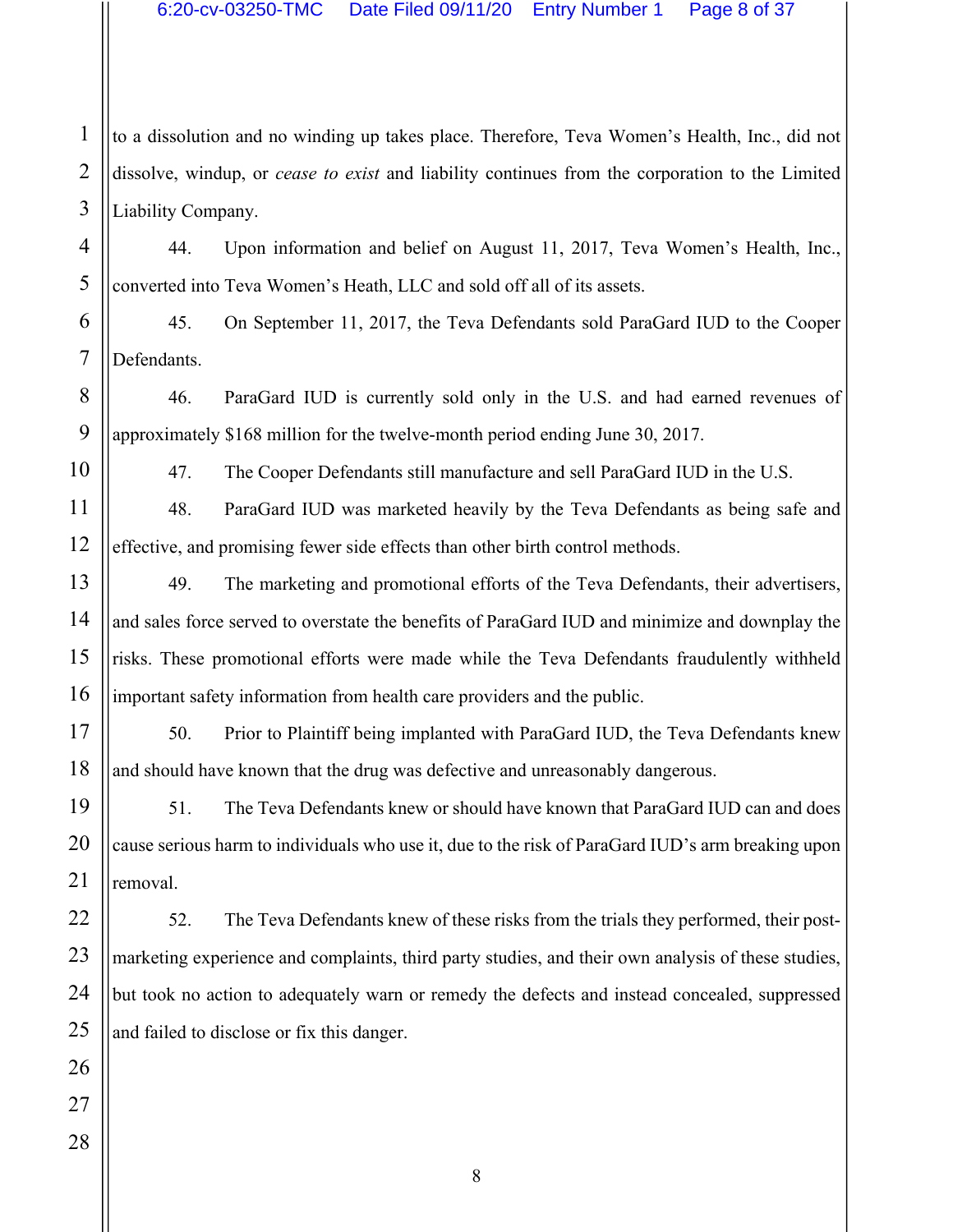1 2 3 53. The product warnings for ParaGard IUD were vague, incomplete or otherwise wholly inadequate to alert prescribing physicians and patients to the actual risks associated with ParaGard IUD.

54. The Teva Defendants' marketing and promotion, through its own website, sought to reassure physicians and patients of the Teva Defendants' longstanding record of quality and safety assurance.

55. Based upon these representations, upon which Plaintiff and her physician relied, Plaintiff had ParaGard IUD implanted, believing it would be safe and effective, for the entire duration it was implanted and upon removal.

56. Since 2010, the FDA has received over 1600 reports of ParaGard IUD breakage, with over 700 classified as serious.

57. The Teva Defendants' failure to adequately communicate and report to the FDA the injuries associated with ParaGard IUD resulted in inadequate warnings.

58. The Cooper Defendants are liable as successors-in-interest under the S.C. Code § 27-23-10 *et seq.*, any other state or federal successor in interest acts or statutes; and the Federal Consumer Protection Act pursuant to a fraudulent conveyance or transfer of assets.

# **VI. PLAINTIFF'S USE OF PARAGARD IUD**

59. On information and belief, in January 2017, Plaintiff was implanted with Defendants' ParaGard IUD by a physician.

60. Plaintiff, a young and healthy woman, wanted a ParaGard IUD because it was a reversible form of birth control that would allow her to conceive in the future.

61. On September 12, 2017, Plaintiff went to have the ParaGard IUD removed in Greenville, South Carolina. An ultrasound of the pelvis revealed that the ParaGard IUD was malpositioned.

62. Plaintiff's healthcare provider attempted to remove the ParaGard IUD as instructed by the Teva Defendants, by grasping the ParaGard IUD by the forceps and pulling gently. Despite

4

5

6

7

8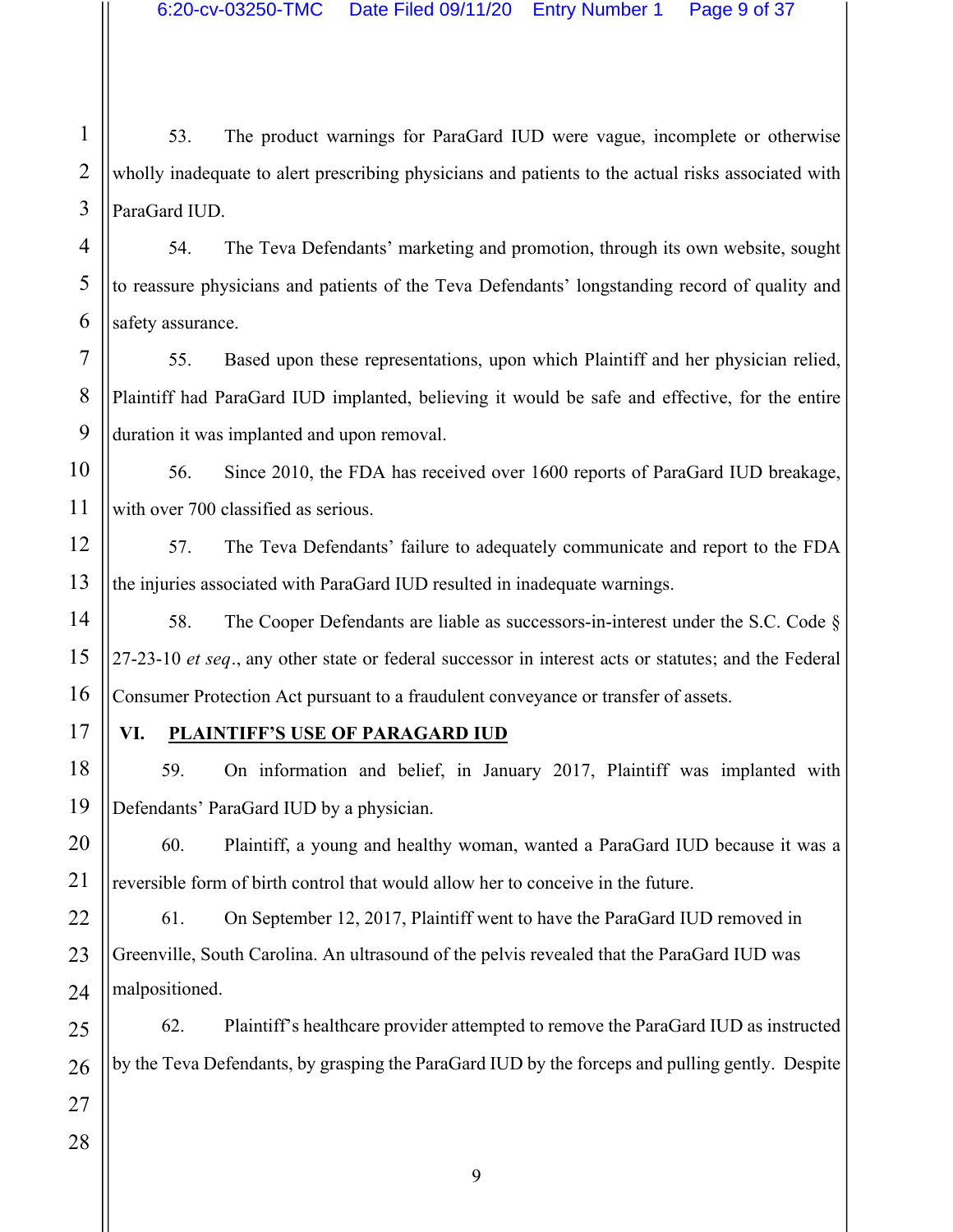1 2 following the instructions provided by the Teva Defendants, only a portion of the ParaGard IUD was retrieved with one arm missing.

63. On September 19, 2017, Plaintiff's physician attempted to remove the ParaGard IUD arm via colposcopy but was unsuccessful.

64. Prior to her procedures, Plaintiff and her doctors were provided with no warning from the Teva Defendants of the risk of ParaGard IUD failure and injury, nor were Plaintiff and her doctors provided with adequate warning of the risk of removal of ParaGard IUD. This information was known or knowable to the Teva Defendants.

65. On information and belief, Plaintiff used the ParaGard IUD manufactured, packaged, marketed, sold and/or distributed by the Teva Defendants. The ParaGard IUD reached Plaintiff without substantial change in the drug's condition.

66. On information and belief, as a direct and proximate result of using ParaGard IUD, Plaintiff developed serious and/or permanent adverse effects.

67. As a result of said injuries, Plaintiff suffered significant bodily and mental injuries, pain and suffering, mental anguish, disfigurement, embarrassment, inconvenience, loss of earnings and earning capacity, and have and will incur past and future medical expenses.

68. At all relevant times, the Teva Defendants had knowledge that there was a significant increased risk of adverse events associated with ParaGard IUD including arm breakage, and despite this knowledge the Teva Defendants continued to manufacture, market, distribute, sell, and profit from sales of ParaGard IUD.

69. The Cooper Defendants continue to manufacture, market, distribute, sell and profit from sales of ParaGard IUD.

70. Despite such knowledge, the Teva Defendants knowingly, purposely, and deliberately failed to adequately warn Plaintiff, patients, consumers, medical providers, and the public of the increased risk of serious injury associated with using ParaGard IUD.

71. On information and belief, Plaintiff's prescribing physicians would not have prescribed ParaGard IUD to Plaintiff, would have changed the way they warned Plaintiff about the

3

4

5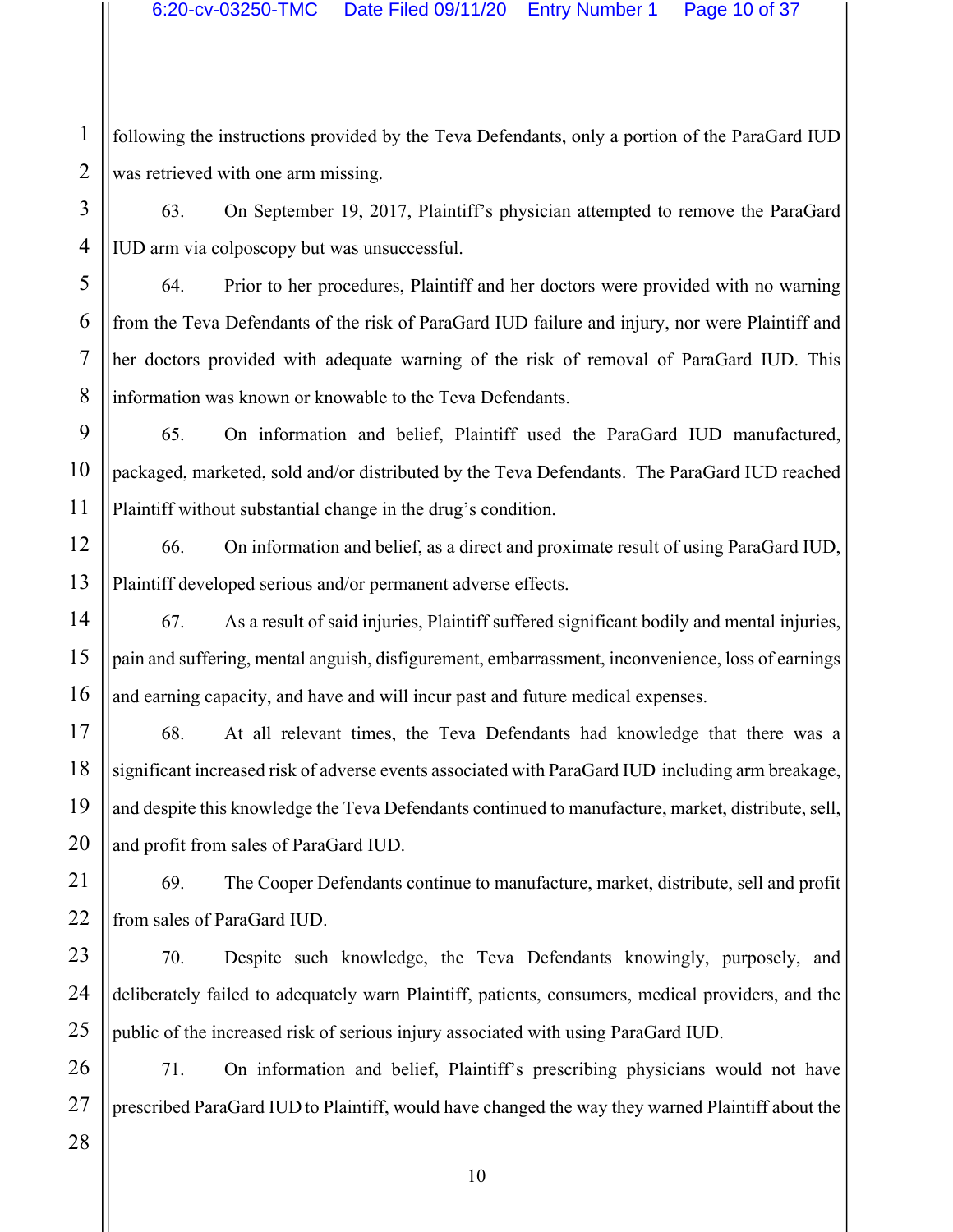signs and symptoms of serious adverse effects of ParaGard IUD, and discussed with Plaintiff the true risks of arm breakage and resulting injuries and complications had the Teva Defendants provided said physicians with an appropriate and adequate warning regarding the risks associated with the use of ParaGard IUD.

72. As a direct and proximate result of the Teva Defendants' conduct, Plaintiff suffered injuries, including, but not limited to, pain, suffering and loss of reproductive health, which resulted in damages to Plaintiff in a sum in excess of the jurisdictional limits of the Court.

73. The Teva Defendants maintained a duty to Plaintiff after the ParaGard IUD was implanted and until it was removed.

74. The Cooper Defendants are liable as a successors-in-interest under the S.C. Code § 27-23-10 *et seq.*, any other state or federal successor in interest acts or statutes; and the Federal Consumer Protection Act pursuant to a fraudulent conveyance or transfer of assets.

75. As a direct result of Plaintiff's use of ParaGard IUD, Plaintiff suffered from having a broken arm of the ParaGard IUD in her, causing her damage, including but not limited to pain, suffering, mental anguish, the loss of reproductive health, loss of enjoyment of life, medical expenses and other out of pocket losses and loss of income.

**VII. DELAYED DISCOVERY**

76. Plaintiff incorporates by reference the factual portion of this Complaint as if fully set forth herein and additionally, or in the alternative, if same be necessary, allege as follows:

77. Plaintiff plead that the discovery rule should be applied to toll the running of the statute of limitations until Plaintiff knew, or through the exercise of reasonable care and diligence should have known, of facts indicating that the Plaintiff had been injured, the cause of the injury and the tortuous nature of the wrongdoing that caused the injury.

78. Despite diligent investigation by Plaintiff into the cause of her injuries, including consultations with Plaintiff's medical providers, the nature of Plaintiff's injuries and damages and their relation to the Plaintiff's ParaGard IUD and Defendants' wrongful conduct was not discovered and could not have been discovered, until a date within the applicable statute of

1

2

3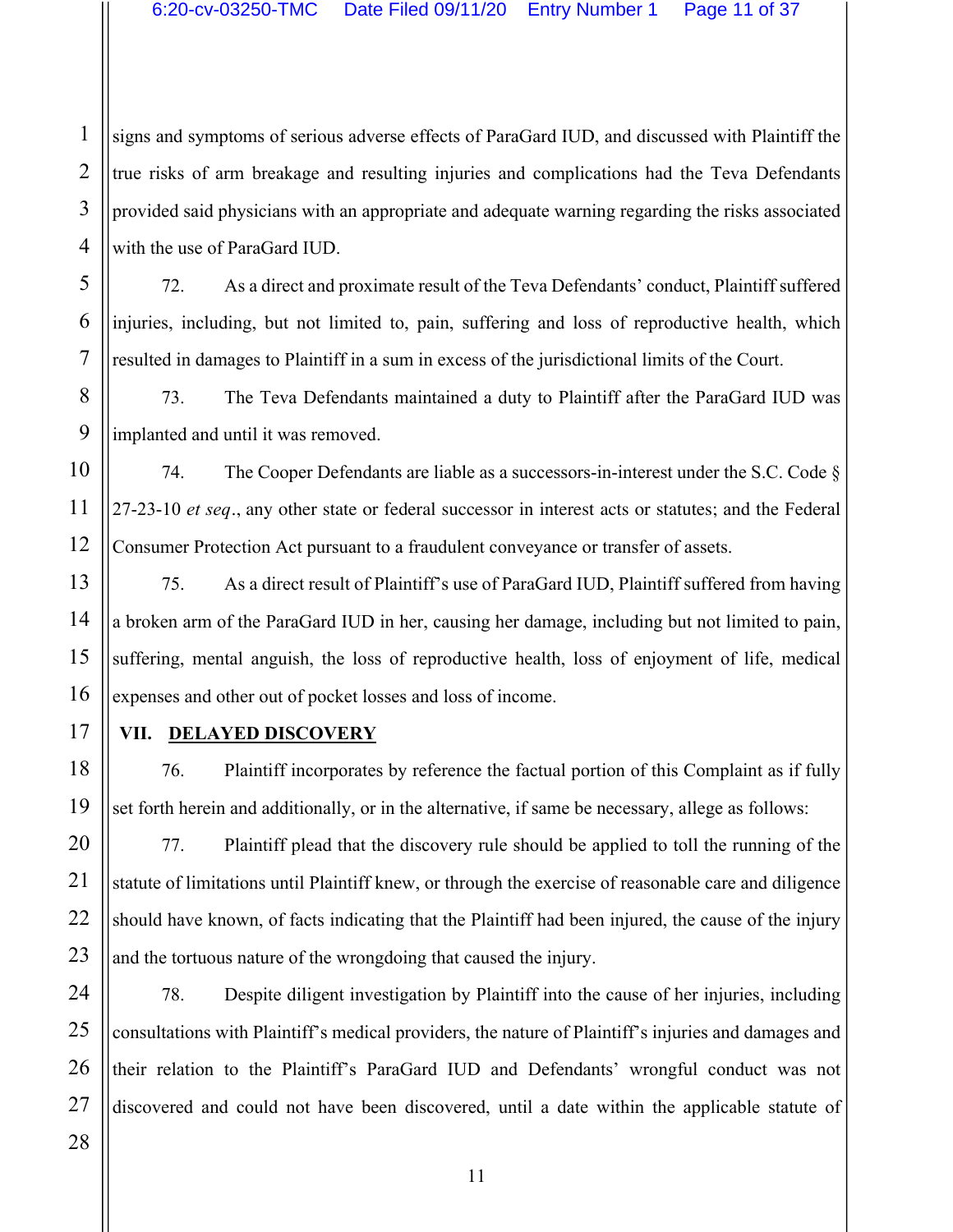limitations for filing each of Plaintiff's claims. Therefore, under appropriate application of the discovery rule, Plaintiff's suit was filed well within the applicable statutory limitations period.

79. Any applicable statutes of limitations have been tolled by the knowing and active concealment and denial of material facts known by the Defendants when they had a duty to disclose those facts. The Defendants' purposeful and fraudulent acts of concealment have kept Plaintiff ignorant of vital information essential to the pursuit of Plaintiff's claims, without any fault or lack of diligence on Plaintiff's part, for the purpose of obtaining delay on Plaintiff's filing of their causes of action. The Defendants' fraudulent concealment did result in such delay.

80. Defendants are estopped from relying on the statute of limitations defense because Defendants failed to timely disclose, among other things, facts evidencing the defective and unreasonably dangerous nature of their ParaGard IUD.

### **VIII. CAUSES OF ACTION**

### **COUNT I – NEGLIGENCE**

81. Plaintiff realleges and incorporates by reference every allegation of this Complaint as if each were set forth fully and completely herein.

82. At times relevant, the Teva Defendants were in the business of designing, developing, setting specifications, manufacturing, marketing, selling and/or distributing ParaGard IUD, including the one that was implanted into the Plaintiff.

83. The Teva Defendants had a duty to exercise reasonable and ordinary care in the manufacture, design, labeling, instructions, warnings, sale, marketing, safety surveillance and distribution of ParaGard IUD so as to avoid exposing others to foreseeable and unreasonable risks of harm.

84. The Teva Defendants breached their duty of care to the Plaintiff and her physicians, in the manufacture, design, labeling, warnings, instructions, sale, marketing, safety surveillance, and distribution of ParaGard IUD.

85. The Teva Defendants knew that ParaGard IUD could break upon removal and failed to warn Plaintiff of this potential injury.

1

2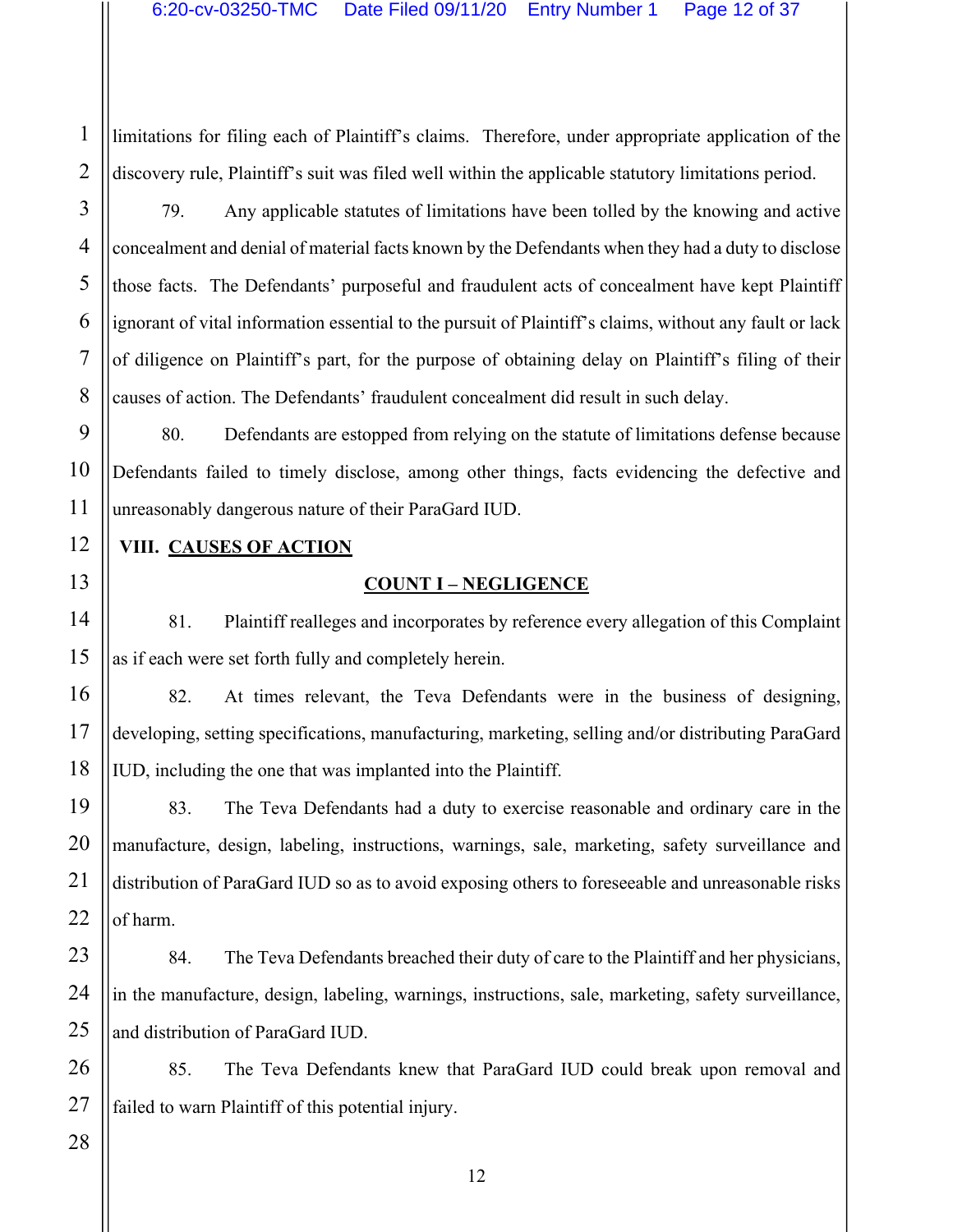86. The Teva Defendants had a duty to warn Plaintiff of the potential for breakage at the arm(s) upon removal. The Teva Defendants breached that duty and Plaintiff was harmed.

87. The Teva Defendants knew or reasonably should have known that ParaGard IUD was dangerous or likely to be dangerous when used in its intended or reasonably foreseeable manner.

88. At the time of the manufacture and sale of ParaGard IUD, the Teva Defendants knew or should have known that ParaGard IUD was designed and manufactured in such a manner so as to present an unreasonable risk of the fracture of the arm of the drug upon removal.

89. At the time of the manufacturer and sale of ParaGard IUD, the Teva Defendants knew or should have known that ParaGard IUD was designed and manufactured to have unreasonable and insufficient strength or structural integrity to withstand normal placement and subsequent removal.

90. At the time of the manufacture and sale of ParaGard IUD, the Teva Defendants knew or should have known that using ParaGard IUD for its intended use or in a reasonably foreseeable manner created a significant risk of a patient suffering severe injuries, including but not limited to additional surgeries and/or medical procedures in order to remove the fragmented drug, even leading to hysterectomy.

91. The Teva Defendants knew or reasonably should have known that the consumers of ParaGard IUD would not realize the danger associated with using the drug for its intended use and/or in a reasonably foreseeable manner.

92. The Teva Defendants breached their duty to exercise reasonable and prudent care in the development, testing, design, manufacture, inspection, marketing, labeling, promotion, distribution and sale of ParaGard IUD in, among others, the following ways:

> a. Designing and distributing a product in which they knew or should have known that the likelihood and severity of potential harm from the product exceeded the burden of taking measures to reduce or avoid harm;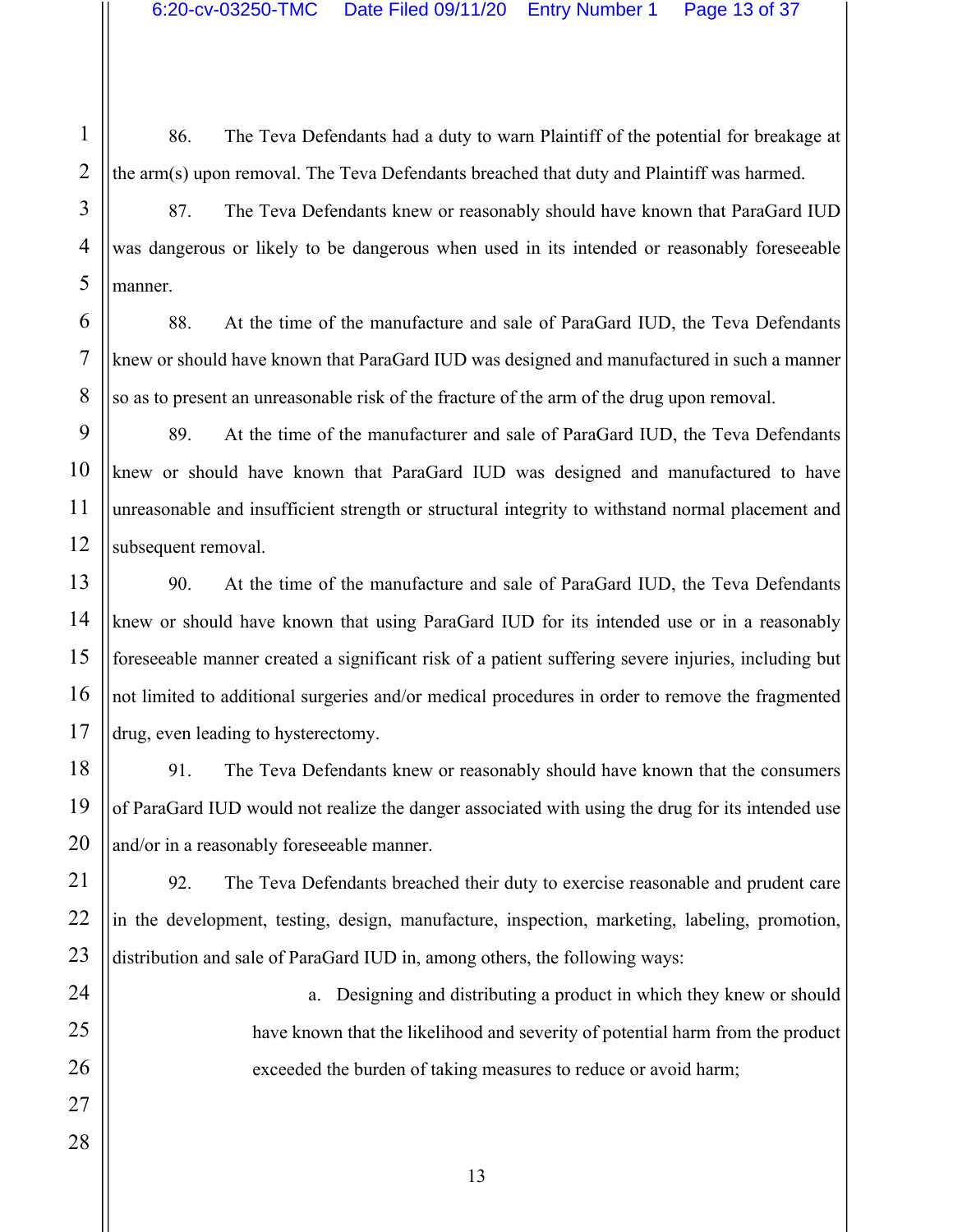b. Designing and distributing a product in which they knew or should have known that the likelihood and severity of potential harm from the product exceeded the likelihood of potential harm from other drug available for the same purpose;

c. Failing to use reasonable care in manufacturing the product and producing a product that differed from their design or specifications;

d. Failing to use reasonable care to warn or instruct Plaintiff, Plaintiff's healthcare providers or the general health care community about ParaGard IUD's substantially dangerous condition or about facts making the product likely to be dangerous, including pre-and post-sale;

e. Failing to perform reasonable pre-and post-market testing of ParaGard IUD to determine whether or not the product was safe for its intended use;

f. Failing to provide adequate instructions, guidelines, and safety precautions, to those persons to whom it was reasonably foreseeable would recommend, use, implant and remove ParaGard IUD;

g. Advertising, marketing and recommending the use of ParaGard IUD, while concealing and failing to disclose or warn of the dangers known by the Teva Defendants to be connected with and inherent in the use of ParaGard IUD;

h. Representing that ParaGard IUD was safe for its intended use when in fact, the Teva Defendants knew and should have known the product was not safe for its intended purpose;

i. Continuing manufacture and sale of ParaGard IUD with the knowledge that the IUD was dangerous and not reasonably safe, and failing to comply with the FDA good manufacturing regulations;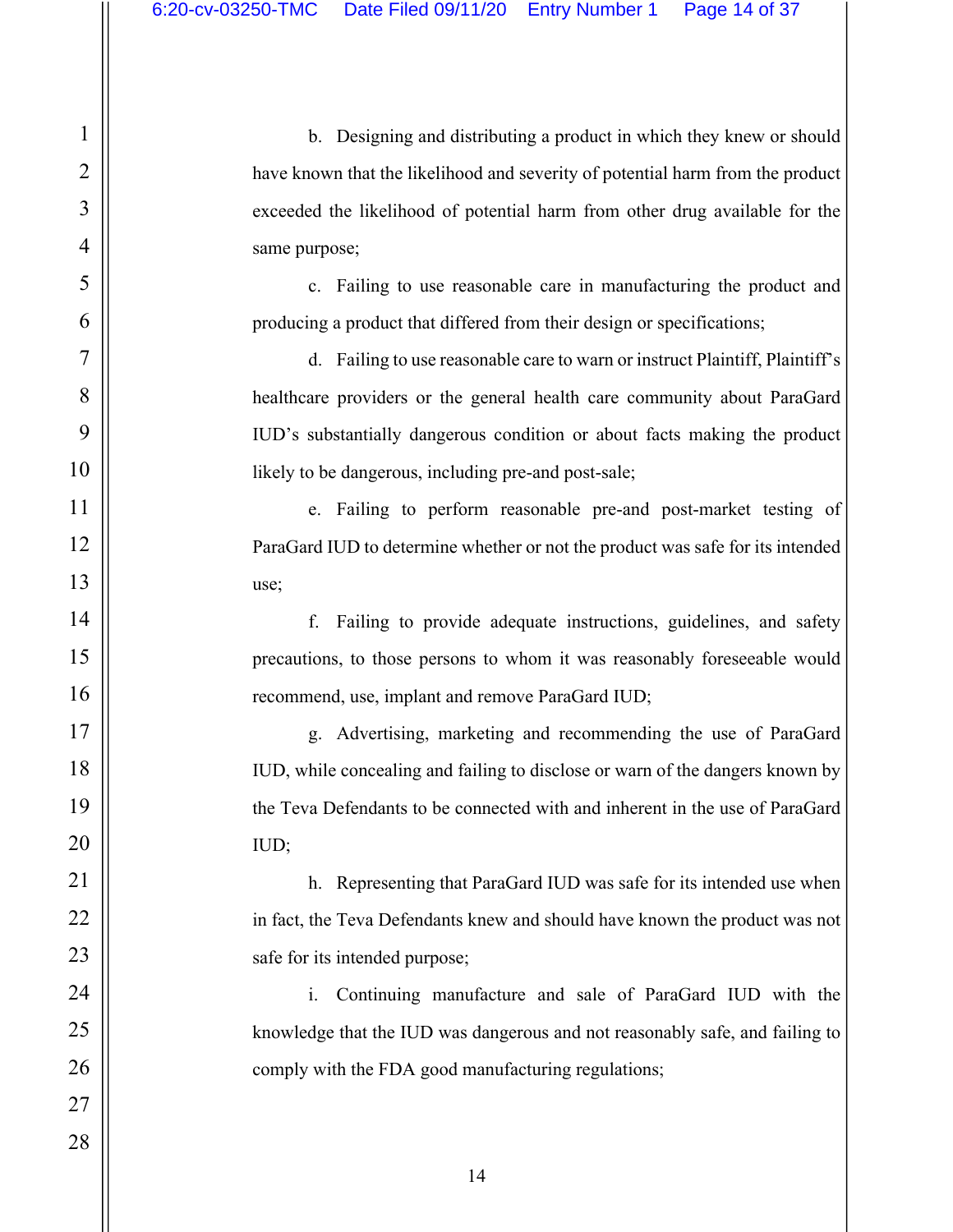j. Failing to use reasonable and prudent care in the design, research, manufacture, and development of ParaGard IUD so as to avoid the risk of serious harm associated with the use of the IUD;

k. Failing to establish an adequate quality assurance program used in the manufacturing of ParaGard IUD;

l. Failing to establish and maintain an adequate post-marketing surveillance program for ParaGard IUD;

m. Failing to adequately and correctly report safety information relative to ParaGard IUD product resulting in inadequate warnings; and

n. Failing to provide adequate and continuous warnings about the inherent danger of breakage with ParaGard IUD upon removal.

93. A reasonable manufacturer, distributor, and/or seller under the same or similar circumstances would not have engaged in the aforementioned acts and omissions.

94. As a proximate result of the Teva Defendants' design, manufacture, marketing, sale and/or distribution of ParaGard IUD, Plaintiff has been injured catastrophically, and sustained severe and permanent pain, suffering, disability, and impairment, loss of enjoyment of life, loss of reproductive health, comfort, and economic damages.

95. The Cooper Defendants are liable as successors-in-interest under the S.C. Code § 27-23-10 *et seq.*, any other state or federal successor in interest acts or statutes; and the Federal Consumer Protection Act pursuant to a fraudulent conveyance or transfer of assets.

WHEREFORE, Plaintiff demands judgment against the Defendants, jointly and severally, for compensatory damages, for punitive damages and for costs, in an as yet unliquidated sum in excess of \$75,000.00, and such other relief as this Court deems just and for a trial by jury on all issues so triable as a matter of right.

# **COUNT II – STRICT LIABILITY DESIGN DEFECT**

96. Plaintiff realleges and incorporates by reference every allegation of this Complaint as if each were set forth fully and completely herein.

28

1

2

3

4

5

6

7

8

9

10

11

12

13

14

15

16

17

18

19

20

21

22

23

24

25

26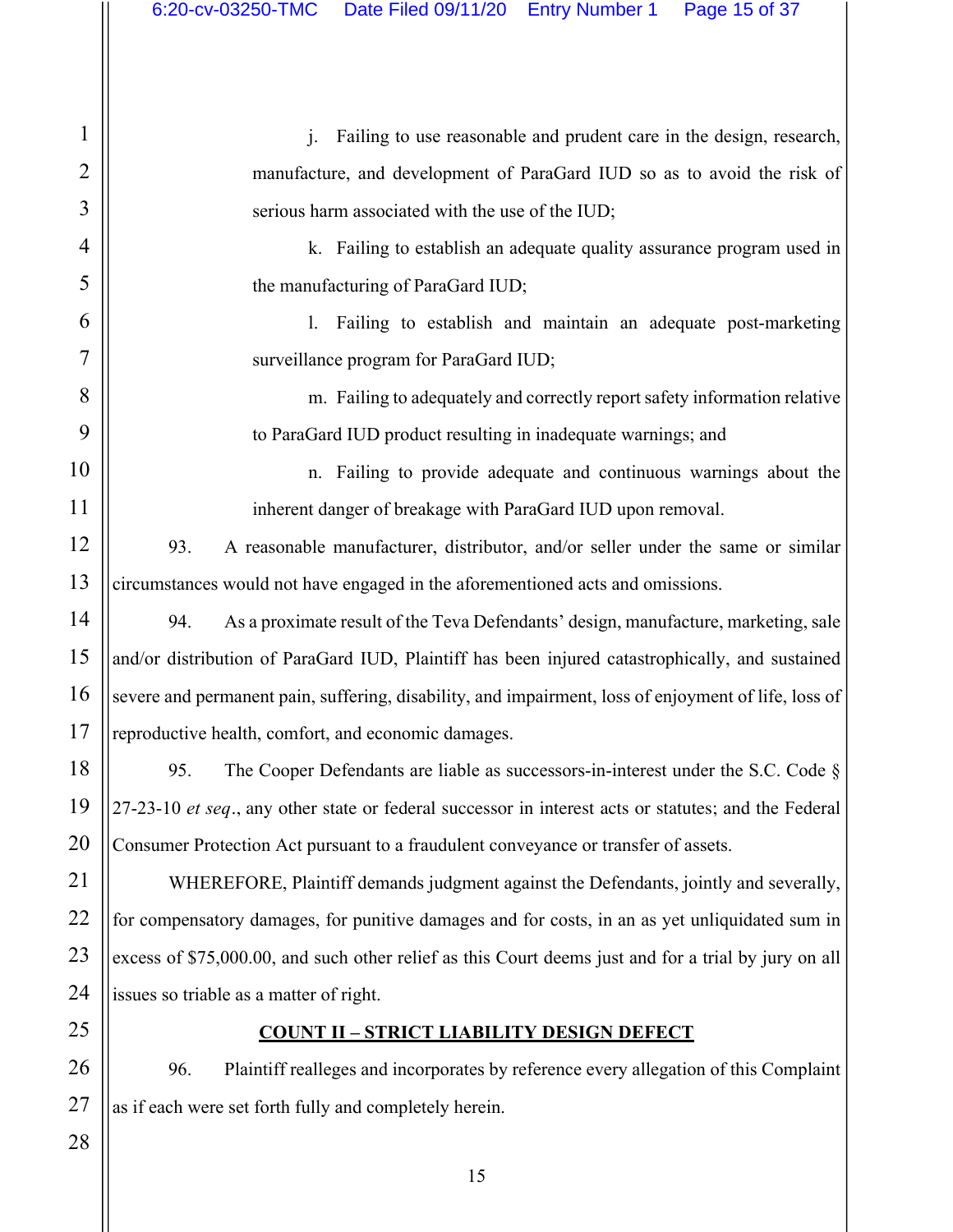97. ParaGard IUD is inherently dangerous and defective, unfit and unsafe for its intended use and reasonably foreseeable uses and does not meet or perform to the expectations of patients and their health care providers.

98. ParaGard IUD was expected to, and did, reach its intended consumer without substantial change in the condition in which it was in when it left the Teva Defendants' possession.

99. The ParaGard IUD implanted in Plaintiff was defective in design because it failed to perform as safely as persons who ordinarily use the products would have expected at time of use.

100. The ParaGard IUD implanted in Plaintiff was defective in design, in that the IUD's risks of harm exceeded its claimed benefits.

101. Plaintiff and her healthcare providers used ParaGard IUD in a manner that was reasonably foreseeable to the Teva Defendants.

102. Neither Plaintiff nor her healthcare providers could have by the exercise of reasonable care discovered the IUD's defective conditions or perceived its unreasonable dangers prior to her implantation of the drug.

103. As a result of the foregoing design defects, ParaGard IUD created risks to the health and safety of its users that were far more significant and devastating than the risks posed by other products and procedures available to treat the corresponding medical conditions, and which far outweigh the utility of ParaGard IUD.

104. The Teva Defendants have intentionally and recklessly designed ParaGard IUD with wanton and willful disregard for the rights and health of the Plaintiff and others, and with malice, placing their economic interests above the health and safety of the Plaintiff and others.

105. As a proximate result of the Teva Defendants' design of ParaGard IUD, Plaintiff has been injured catastrophically, and sustained severe and permanent pain, suffering, disability, and impairment, loss of enjoyment of life, loss of care, comfort, and economic damages.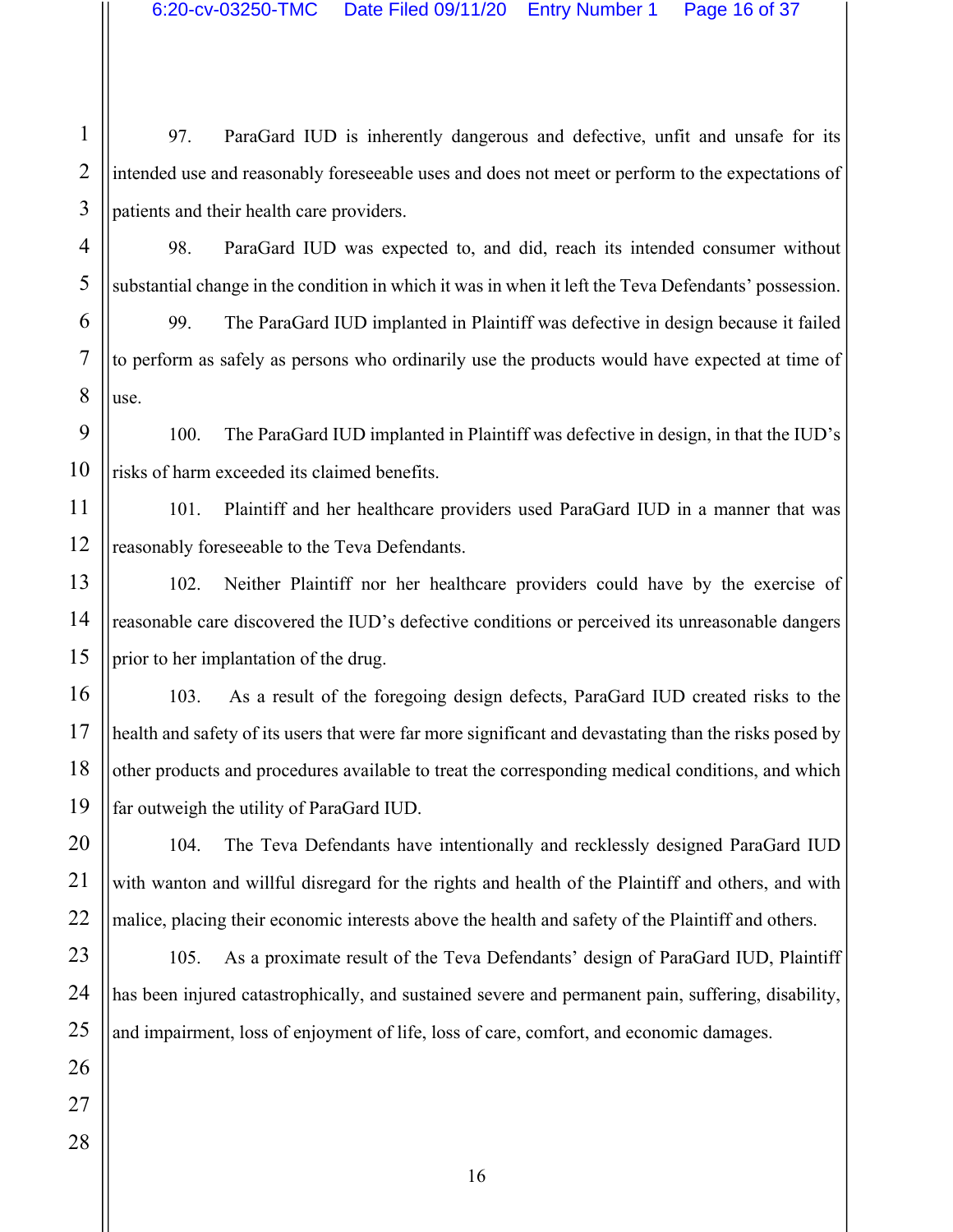106. The Cooper Defendants are liable as successors-in-interest under the S.C. Code § 27-23-10 *et seq.*, any other state or federal successor in interest acts or statutes; and the Federal Consumer Protection Act pursuant to a fraudulent conveyance or transfer of assets.

WHEREFORE, Plaintiff demands judgment against the Defendants, jointly and severally, for compensatory damages, for punitive damages and for costs, in an as yet unliquidated sum in excess of \$75,000.00, and such other relief as this Court deems just and for a trial by jury on all issues so triable as a matter of right.

### **COUNT III – STRICT LIABILITY MANUFACTURING DEFECT**

107. Plaintiff realleges and incorporates by reference every allegation of this Complaint as if each were set forth fully and completely herein.

108. The Teva Defendants designed, set specifications, manufactured, prepared, compounded, assembled, processed, marketed, labeled, performed pharmacovigilance, distributed and sold the ParaGard IUD that was implanted into the Plaintiff.

109. The ParaGard IUD implanted in Plaintiff contained a condition or conditions, which the Teva Defendants did not intend, at the time the ParaGard IUD left the Teva Defendants' control and possession.

110. Plaintiff and Plaintiffs' health care providers used the drug in a manner consistent with and reasonably foreseeable to the Teva Defendants.

111. As a result of this condition or these conditions, the product failed to perform as safely as the ordinary consumer would expect, causing injury, when used in a reasonably foreseeable manner.

112. ParaGard IUD was defectively and/or improperly manufactured, rendering it defective and unreasonably dangerous and hazardous to Plaintiff.

113. As a result of the manufacturing defects, ParaGard IUD creates risks to the health and safety of the patients that are far more significant and devastating than the risks posed by other products and procedures available to treat the corresponding medical conditions, and which far outweigh the utility of ParaGard IUD.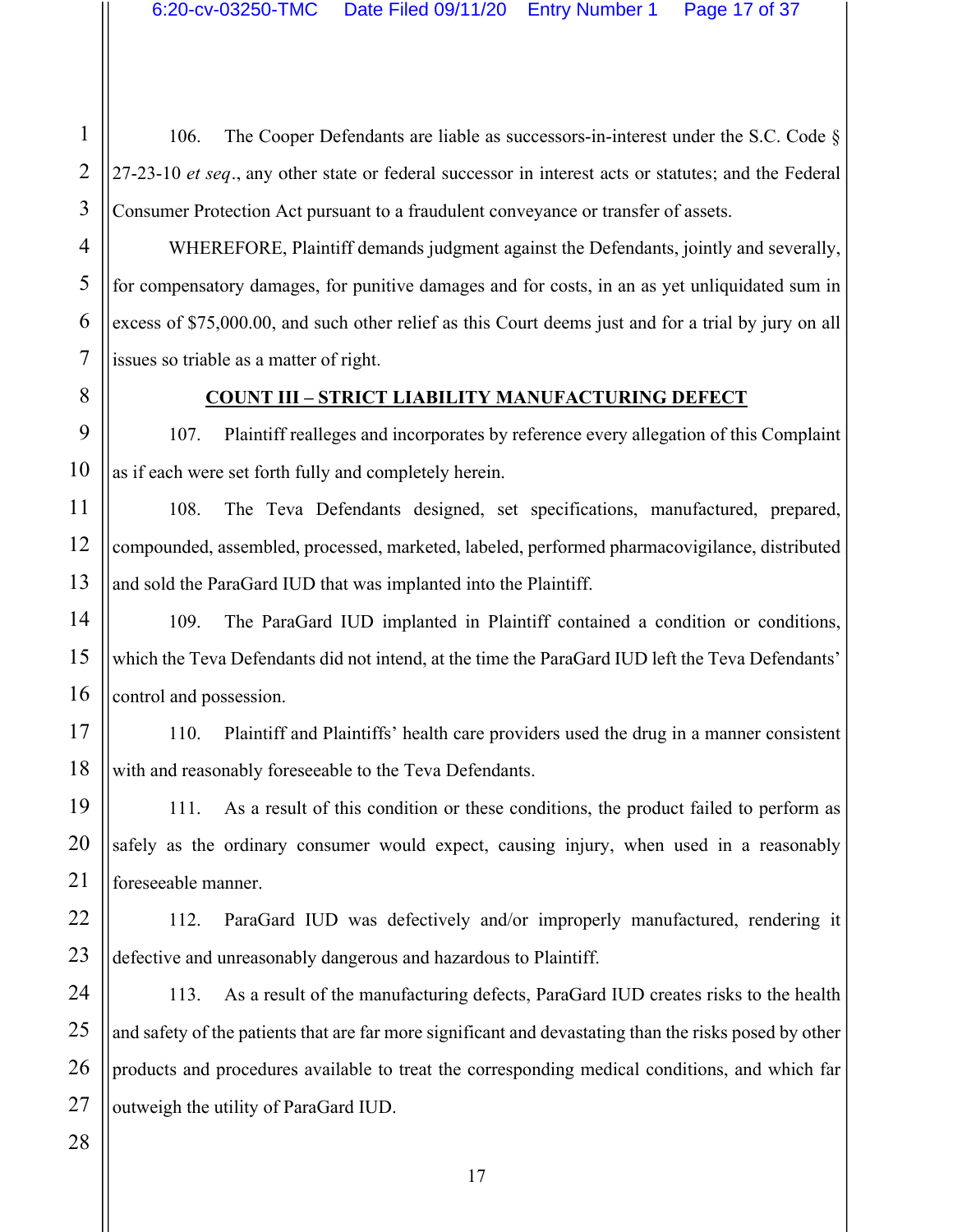114. The Teva Defendants intentionally and recklessly manufactured ParaGard IUD with wanton and willful disregard for the rights and health of the Plaintiffs and others, and with malice, placing their economic interests above the health and safety of the Plaintiff and others.

115. As a proximate result of the Teva Defendants manufacture of ParaGard IUD, Plaintiff has been injured catastrophically, and sustained severe and permanent pain, suffering, disability, and impairment, loss of enjoyment of life, loss of care, comfort, and economic damages.

116. The Cooper Defendants are liable as successors-in-interest under the S.C. Code § 27-23-10 *et seq.*, any other state or federal successor in interest acts or statutes; and the Federal Consumer Protection Act pursuant to a fraudulent conveyance or transfer of assets.

WHEREFORE, Plaintiff demands judgment against the Defendants, jointly and severally, for compensatory damages, for punitive damages and for costs, in an as yet unliquidated sum in excess of \$75,000.00, and such other relief as this Court deems just and for a trial by jury on all issues so triable as a matter of right.

#### **COUNT IV – STRICT LIABILITY FAILURE TO WARN**

117. Plaintiff realleges and incorporates by reference every allegation of this Complaint as if each were set forth fully and completely herein.

118. The Teva Defendants designed, set specifications, manufactured, prepared, compounded, assembled, processed, marketed, labeled, distributed and sold ParaGard IUD, including the one implanted into Plaintiff, into the stream of commerce and in the course of same, directly advertised and marketed the drug to consumers or persons responsible for consumers.

119. At the time the Teva Defendants designed set specifications, manufactured, prepared, compounded, assembled, processed, marketed, labeled, distributed and sold ParaGard IUD into the stream of commerce, they knew or should have known that the drug presented an unreasonable danger to users of the product when put to its intended and reasonably anticipated use.

1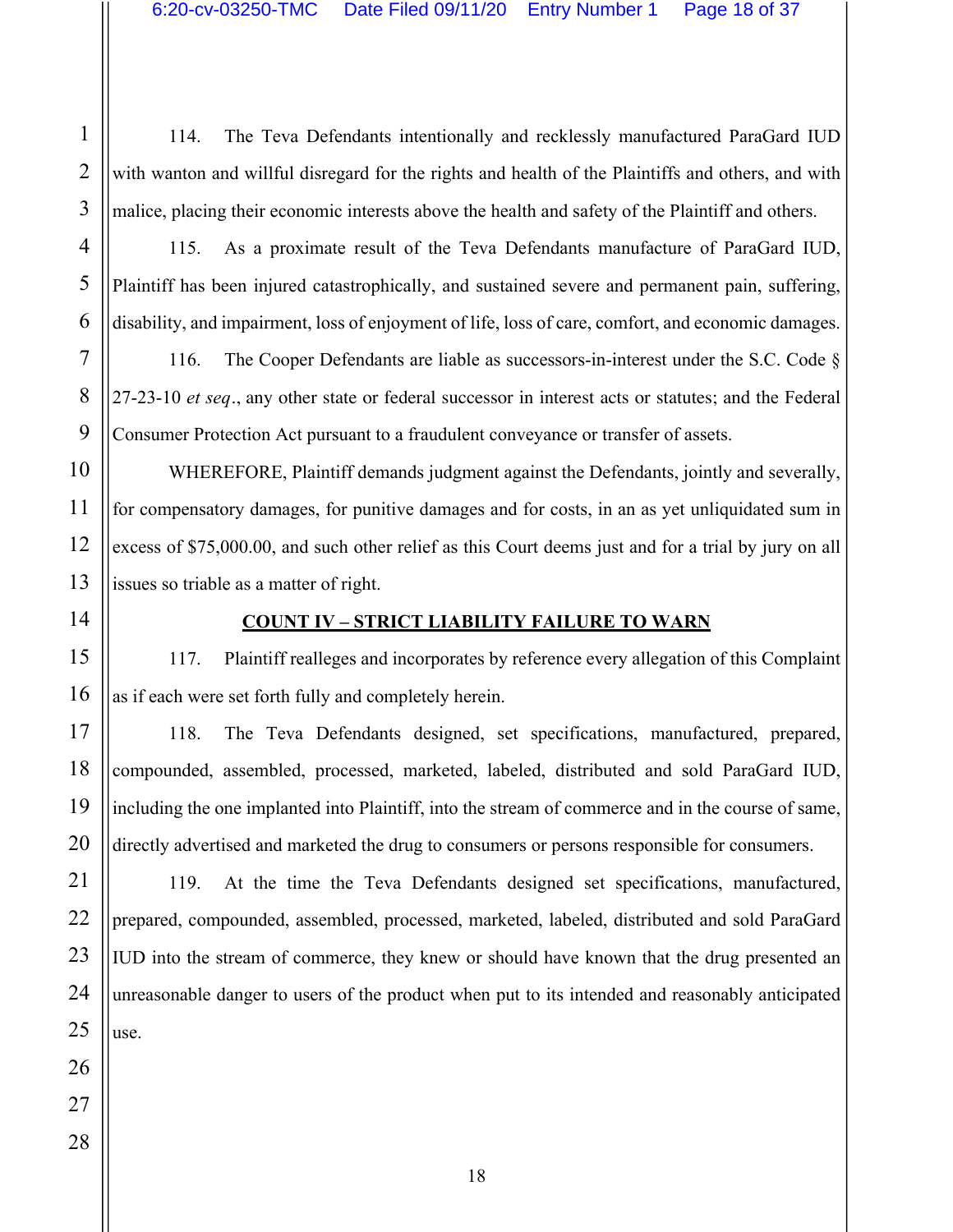120. Specifically, the Teva Defendants knew or should have known that ParaGard IUD posed a significant risk that one of the arms of the drug could break upon removal, resulting in significant injuries.

121. The Teva Defendants had a duty to warn of the risk of harm associated with the use of the drug and to provide adequate warnings concerning the risk the drug could break upon removal, even if implanted properly and even if the drug remained properly in-place.

122. The Teva Defendants failed to properly and adequately warn and instruct the Plaintiff and her health care providers with regard to the inadequate research and testing of ParaGard IUD, and the complete lack of a safe, effective procedure for removal of ParaGard IUD.

123. The risks associated with ParaGard IUD are of such a nature that health care providers and users could not have recognized the potential harm.

124. ParaGard IUD was defective and unreasonably dangerous at the time of its release into the stream of commerce due to the inadequate warnings, labeling and/or instructions accompanying the product, including but not limited to, the implantation and subsequent removal of ParaGard IUD.

125. The ParaGard IUD, when implanted in Plaintiff, was in the same condition as when it was manufactured, inspected, marketed, labeled, promoted, distributed and sold by the Teva Defendants.

126. The Teva Defendants intentionally, recklessly, and maliciously misrepresented the safety, risks, and benefits in order to advance their own financial interests, with wanton and willful disregard for the rights and health of the Plaintiff.

127. As a proximate result of the Teva Defendants' design, manufacture, marketing, sale and/or distribution of ParaGard IUD, Plaintiff has been injured catastrophically, and sustained severe and permanent pain, suffering, disability, and impairment, loss of enjoyment of life, loss of reproductive health, comfort, and economic damages.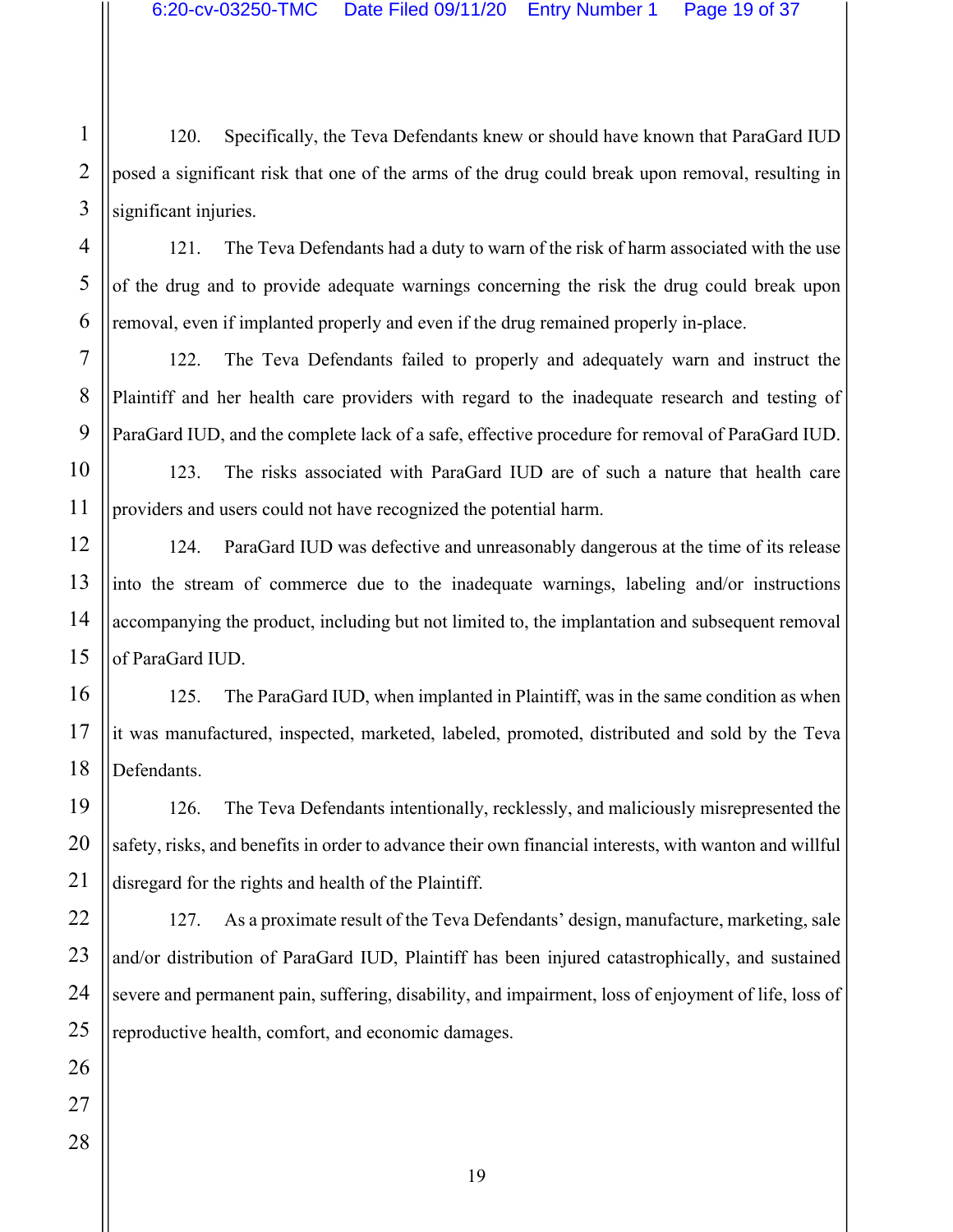128. The Cooper Defendants are liable as successors-in-interest under the S.C. Code § 27-23-10 *et seq.*, any other state or federal successor in interest acts or statutes; and the Federal Consumer Protection Act pursuant to a fraudulent conveyance or transfer of assets.

WHEREFORE, Plaintiff demands judgment against the Defendants, jointly and severally, for compensatory damages, for punitive damages and for costs, in an as yet unliquidated sum in excess of \$75,000.00, and such other relief as this Court deems just and for a trial by jury on all issues so triable as a matter of right.

#### **COUNT V – COMMON LAW FRAUD**

129. Plaintiff realleges and incorporates by reference every allegation of this Complaint as if each were set forth fully and completely herein.

130. The Teva Defendants falsely and fraudulently represented and continue to represent to the medical and healthcare community, Plaintiff and her physicians, and/or the public that ParaGard IUD had been appropriately tested and was found to be safe and effective.

131. The representations made by the Teva Defendants were, in fact, false. When the Teva Defendants made their representations, they knew and/or had reason to know that those representations were false, and they willfully, wantonly, and recklessly disregarded the inaccuracies in their representations and the dangers and health risks to users of ParaGard IUD.

132. These representations were made by the Teva Defendants with the intent of defrauding and deceiving the medical community, Plaintiff, and the public, and also inducing the medical community, Plaintiff, Plaintiff's physicians, and/or the public, to recommend, prescribe, dispense, and purchase ParaGard IUD for use as a form of long-term birth control, all of which evidenced a callous, reckless, willful, and depraved indifference to the health, safety, and welfare of Plaintiff.

133. In representations to Plaintiff and/or to her healthcare providers, the Teva Defendants fraudulently concealed and intentionally omitted the following material information:

> a. That ParaGard IUD was not as safe as other products and procedures available to aid in the long-term prevention of pregnancy;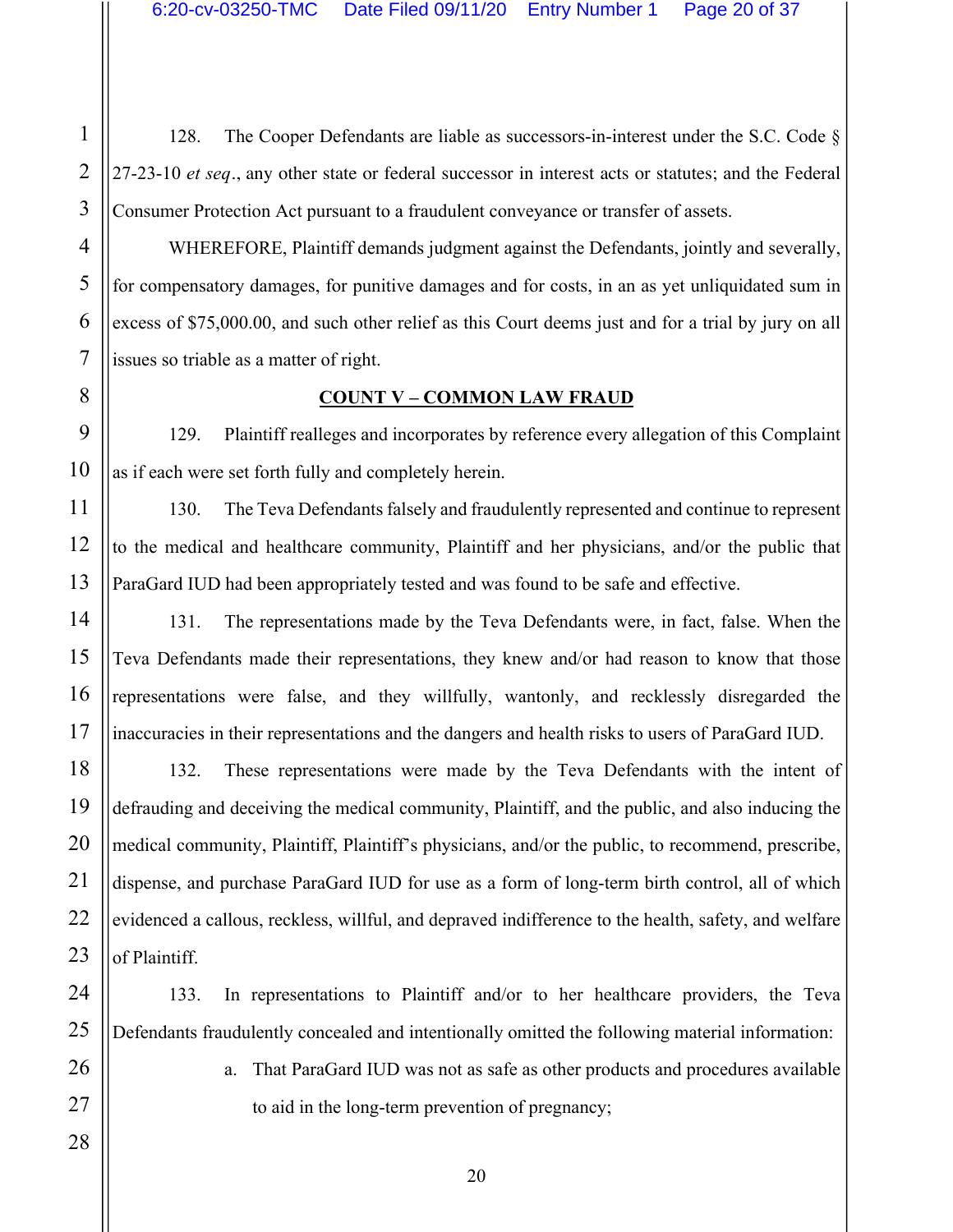| 1               |
|-----------------|
| $\overline{c}$  |
| 3               |
| 4               |
| 5               |
| 6               |
| 7               |
| 8               |
| 9               |
| 10              |
| 11              |
| 12              |
| 13              |
| 14              |
| 15              |
| 16              |
| 17              |
| 18              |
| 19              |
| $\overline{20}$ |
| $\overline{21}$ |
| 22              |
| 23              |
| 24              |
| 25              |
| 26              |
| 27              |
| 28              |

| b. That the risk of adverse events with ParaGard IUD was higher than with other |
|---------------------------------------------------------------------------------|
| products and procedures available for birth control;                            |

- c. ParaGard IUD was not adequately tested;
- d. That the limited clinical testing for ParaGard IUD revealed a higher risk of adverse events, above and beyond those associated with other products and procedures available for birth control;
- e. That the Teva Defendants deliberately failed to follow up on the adverse results from clinical studies and/or formal and informal reports from physicians and/or other healthcare providers and either ignored, concealed and/or misrepresented those findings;
- f. That the Teva Defendants were aware of dangers in ParaGard IUD in addition to and above and beyond those associated with other products and procedures available for birth control;
	- g. That ParaGard IUD was defective, and that it caused dangerous and adverse side effects, including but not limited to unacceptable incidence of breakage upon removal;
	- h. That when ParaGard IUD needed to be removed, the removal procedure had a very high failure rate and/or needed to be performed repeatedly;
		- i. That ParaGard IUD was manufactured negligently;
		- j. That ParaGard IUD was manufactured defectively; and
		- k. That ParaGard IUD was designed negligently and designed defectively.

134. The Teva Defendants were under a duty to disclose to Plaintiff and her physicians, the defective nature of ParaGard IUD, including but not limited to, the risk of breakage prior to and upon removal, which could result in permanent injury.

135. The Teva Defendants had sole access to material facts concerning the defective nature of the products and their propensity to cause serious and dangerous side effects and hence, cause dangerous injuries and damage to persons who used ParaGard IUD, such as Plaintiff.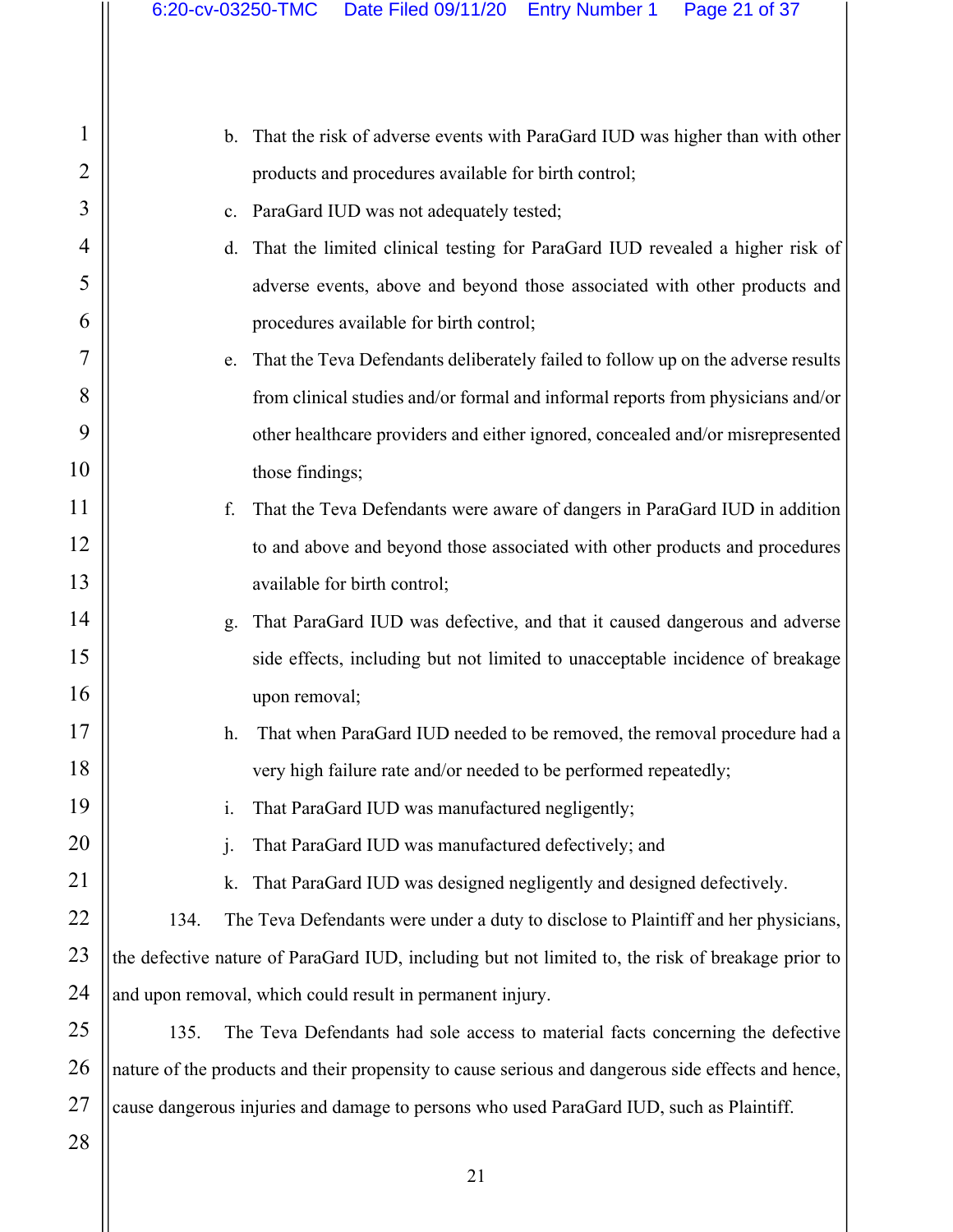136. The Teva Defendants' concealment and omissions of material facts concerning the safety of ParaGard IUD were made purposefully, willfully, wantonly, and/or recklessly to mislead Plaintiff, Plaintiff's physicians, surgeons and healthcare providers and to induce them to purchase, prescribe, and/or dispense ParaGard IUD; and/or to mislead them into reliance upon and cause them to use ParaGard IUD.

137. At the time these representations were made by the Teva Defendants, and at the time Plaintiff and/or her physicians, used ParaGard IUD, Plaintiff and/or her physicians were unaware of the falsehood of these representations, and reasonably believed them to be true.

138. The Teva Defendants knew and had reason to know that ParaGard IUD could and would cause severe and grievous personal injury to the users of the product and was inherently dangerous in a manner that exceeded any purported, inaccurate, or otherwise downplayed warnings.

139. In reliance upon these false representations, Plaintiff and her physicians were induced to, and did use ParaGard IUD, thereby causing severe and permanent personal injuries and damages to Plaintiff. The Teva Defendants knew or had reason to know that the Plaintiff and her physicians and other healthcare providers had no way to determine the truth behind the Teva Defendants' concealment and omissions, and that these included material omissions of facts surrounding the use of ParaGard IUD, as described in detail herein.

140. Plaintiff and her physicians reasonably relied on facts provided by the Teva Defendants which foreseeably and purposefully suppressed and concealed facts that were critical to understanding the real dangers inherent to the use of ParaGard IUD.

141. Having knowledge based on their research and testing, or lack thereof, the Teva Defendants blatantly and intentionally distributed false information, including but not limited to assurances to Plaintiff, the public, and Plaintiff's healthcare providers and physicians, that ParaGard IUD was safe for use as a means of providing long-term birth control and was as safe or safer than other product and/or procedures available and/or on the market. As a result of the Teva Defendants' research and testing, or lack thereof, The Teva Defendants intentionally omitted,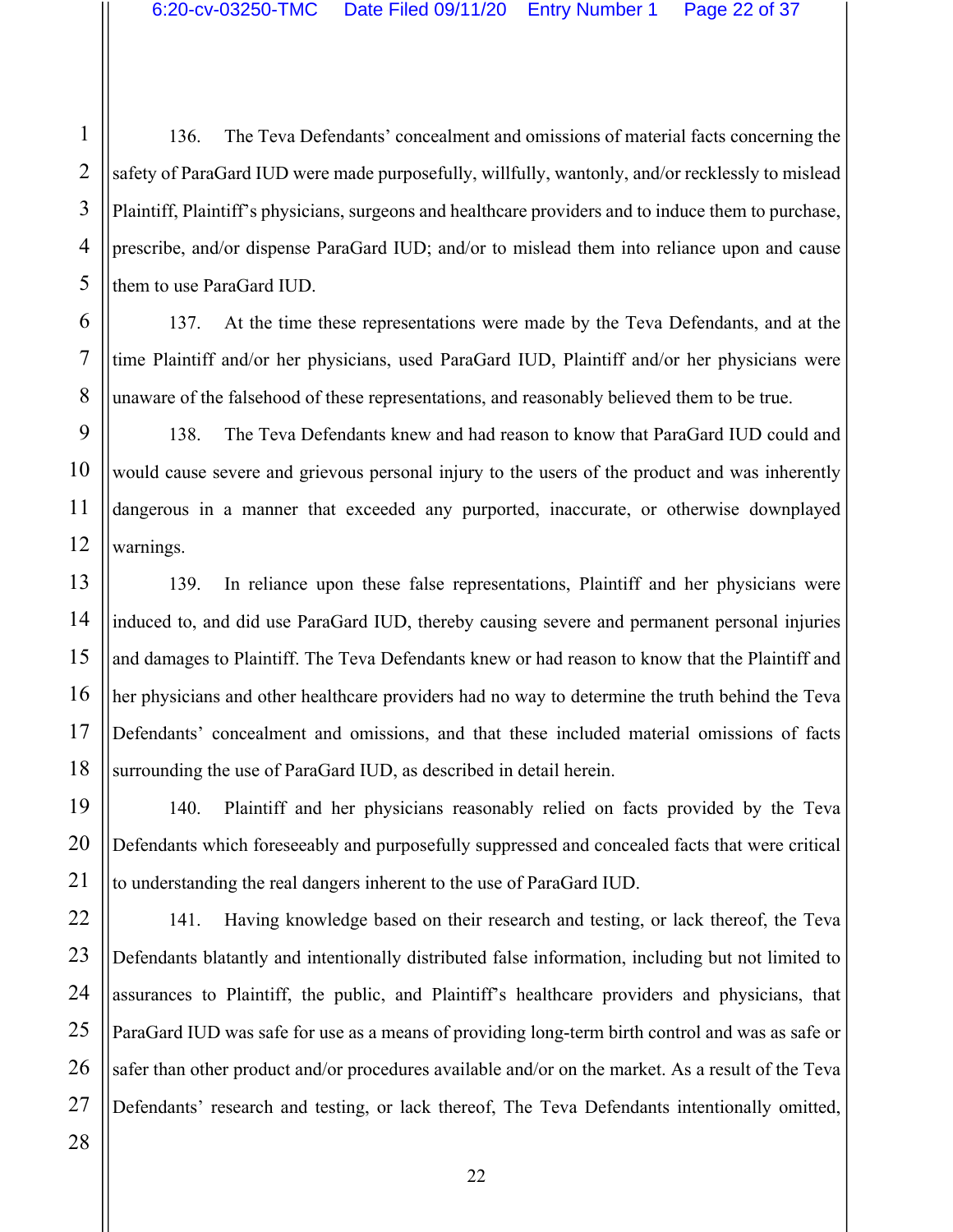concealed and suppressed the dissemination of certain results of testing and research to healthcare professionals, Plaintiff, her physicians, and the public at large.

142. The Teva Defendants had a duty when disseminating information to the public to disseminate truthful information; and a parallel duty not to deceive the public, Plaintiff, and/or her physicians.

143. The information distributed to the public, the medical community, Plaintiff and her physicians by the Teva Defendants included, but was not limited to websites, information presented at medical and professional meetings, information disseminated by sales representatives to physicians and other medical care providers, professional literature, reports, press releases, advertising campaigns, television commercials, print advertisements, and/or other commercial media, and contained material representations which were false and misleading, as well as omissions and concealments of the truth about the dangers of the use of ParaGard IUD.

144. These representations, and others made by the Teva Defendants, were false when made and/or were made with the pretense of actual knowledge when such knowledge did not actually exist, and were made recklessly and without regard to the true facts.

145. The Teva Defendants recklessly and/or intentionally falsely represented the dangerous and serious health and safety concerns inherent in the use of ParaGard IUD to Plaintiff, her physicians and the public at large, for the purpose of influencing the sales of products known to be dangerous and defective, and/or not as safe as other alternatives.

146. At the time the representations were made, Plaintiff and her healthcare providers did not know the truth about the dangers and serious health and/or safety risks inherent in the use of ParaGard IUD.

147. Plaintiff did not discover the true facts about the dangers and serious health and/or safety risks, nor did Plaintiff discover the false representations of the Teva Defendants, nor would Plaintiff with reasonable diligence have discovered the true facts about the Teva Defendants' misrepresentations at the time when the ParaGard IUD was surgically implanted into her.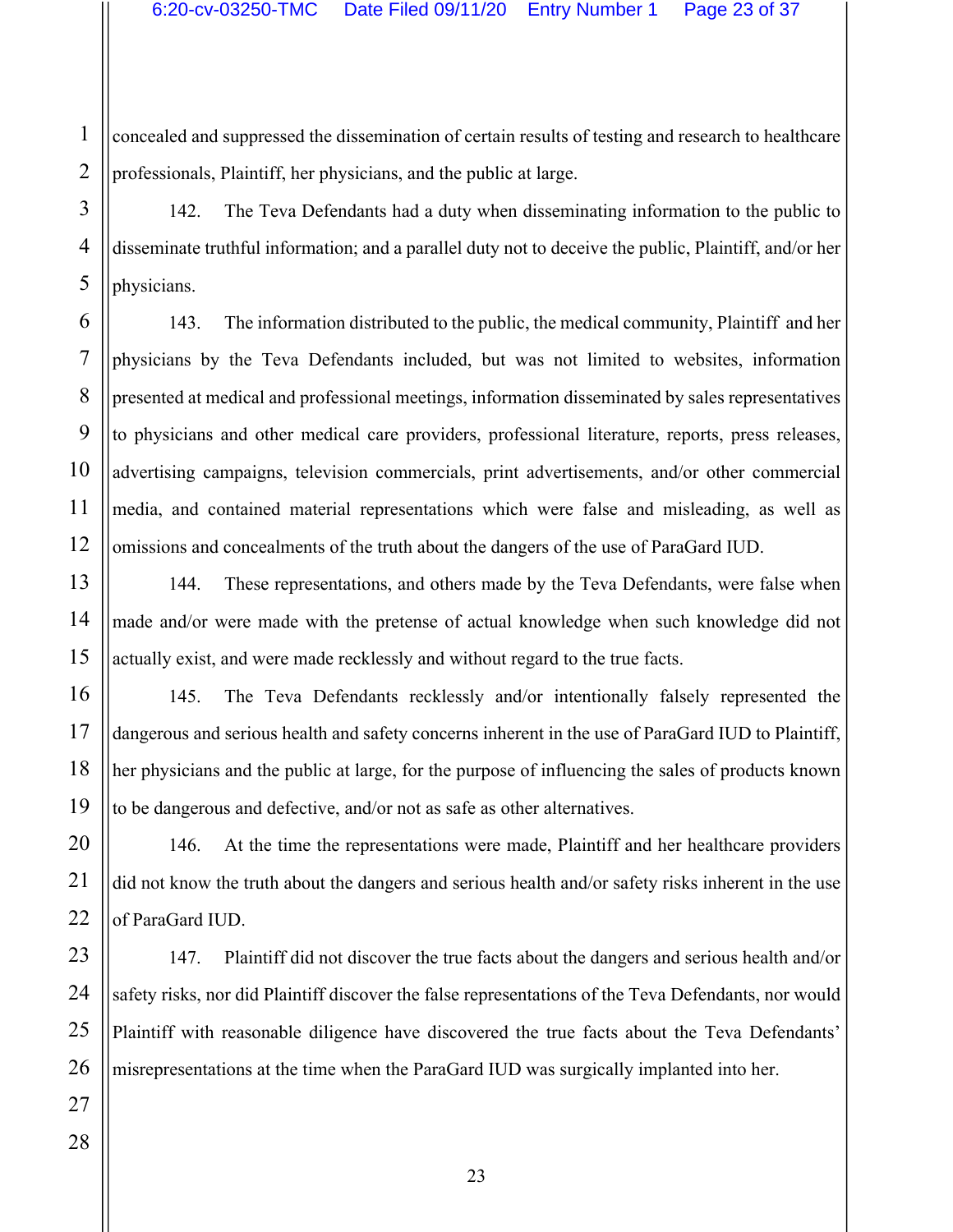148. Had Plaintiff known the true facts about the dangers and serious health and/or safety risks of ParaGard IUD, neither Plaintiff nor her physician would not have purchased, used, or relied on the Teva Defendants' representations and omissions concerning ParaGard IUD.

149. As a proximate result of the Teva Defendants' design, manufacture, marketing, sale and/or distribution of ParaGard IUD, Plaintiff has been seriously injured, and sustained severe and permanent injury, pain, suffering, disability, and impairment, loss of enjoyment of life, loss of reproductive health, comfort, and economic damages.

150. The Cooper Defendants are liable as successors-in-interest under the S.C. Code § 27-23-10 *et seq.*, any other state or federal successor in interest acts or statutes; and the Federal Consumer Protection Act pursuant to a fraudulent conveyance or transfer of assets.

WHEREFORE, Plaintiff demands judgment against the Defendants, jointly and severally, for compensatory damages, for punitive damages and for costs, in an as yet unliquidated sum in excess of \$75,000.00, and such other relief as this Court deems just and for a trial by jury on all issues as triable as a matter of right.

#### **COUNT VI – NEGLIGENT MISREPRESENTATION**

151. Plaintiff realleges and incorporates by reference every allegation of this Complaint as if each were set forth fully and completely herein.

152. At relevant times, the Teva Defendants negligently provided Plaintiff, her healthcare providers, and the general medical community with false or incorrect information or omitted or failed to disclose material information concerning ParaGard IUD, including, but not limited to, misrepresentations regarding the safety of ParaGard IUD.

153. The information distributed by the Teva Defendants to the public, the medical community, the Plaintiff and her healthcare providers, including advertising campaigns, labeling materials, print advertisements, commercial media, was false and misleading and contained omissions and concealment of truth about the dangers of ParaGard IUD.

154. The Teva Defendants' intent and purpose in making these misrepresentations was to deceive and defraud the public and the medical community, including Plaintiff and Plaintiffs'

1

2

3

4

5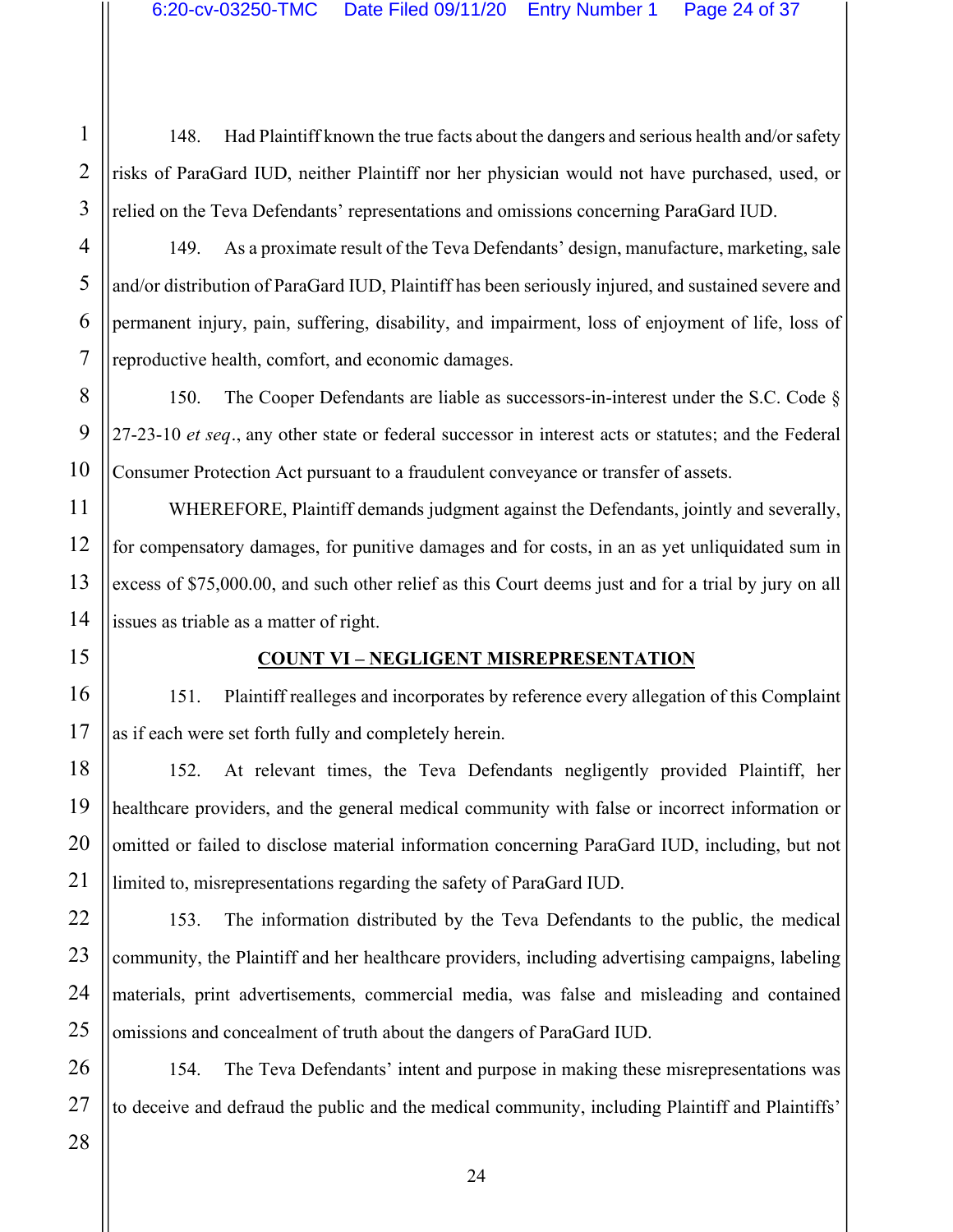health care providers; to falsely assure them of the quality of ParaGard IUD and the induce the public and medical community, including Plaintiff and her healthcare provider to request, recommend, prescribe, implant, purchase and continue to use ParaGard IUD.

155. The Teva Defendants had a duty to accurately and truthfully represent to the medical and healthcare community, medical drug manufacturers, Plaintiff, her healthcare providers and the public, that ParaGard IUD had been tested and found to be safe and effective for long term birth control.

156. The representations made by the Teva Defendants were, in fact, false. ParaGard IUD was not safe for human use in its intended and reasonably foreseeable manner. Use of ParaGard IUD is dangerous as there is a risk that it may fracture upon removal causing significant injury.

157. In reliance upon the false and negligent misrepresentations and omissions made by the Teva Defendants, Plaintiff and Plaintiff's healthcare providers were induced to, and did use ParaGard IUD, thereby causing Plaintiff to endure severe and permanent injuries.

158. The Teva Defendants knew and had reason to know that the Plaintiff, Plaintiff's healthcare providers, and the general medical community did not have the ability to determine the true facts which were intentionally and/or negligently concealed and misrepresented by the Teva Defendants.

159. Plaintiff and her healthcare providers would not have recommended, and implanted ParaGard IUD had the true facts not been concealed by the Teva Defendants.

160. The Teva Defendants had sole access to the material facts concerning the defective nature of ParaGard IUD and its propensity to cause serious and dangerous side injuries.

161. At the time the Teva Defendants failed to disclose and misrepresented the foregoing facts, and at the time Plaintiff was implanted with ParaGard IUD, Plaintiff and her healthcare providers were unaware of the Teva Defendants' negligent misrepresentations and omissions.

162. The Teva Defendants failed to exercise ordinary care in making representations concerning ParaGard IUD while they were involved in their manufacture, sale, testing, quality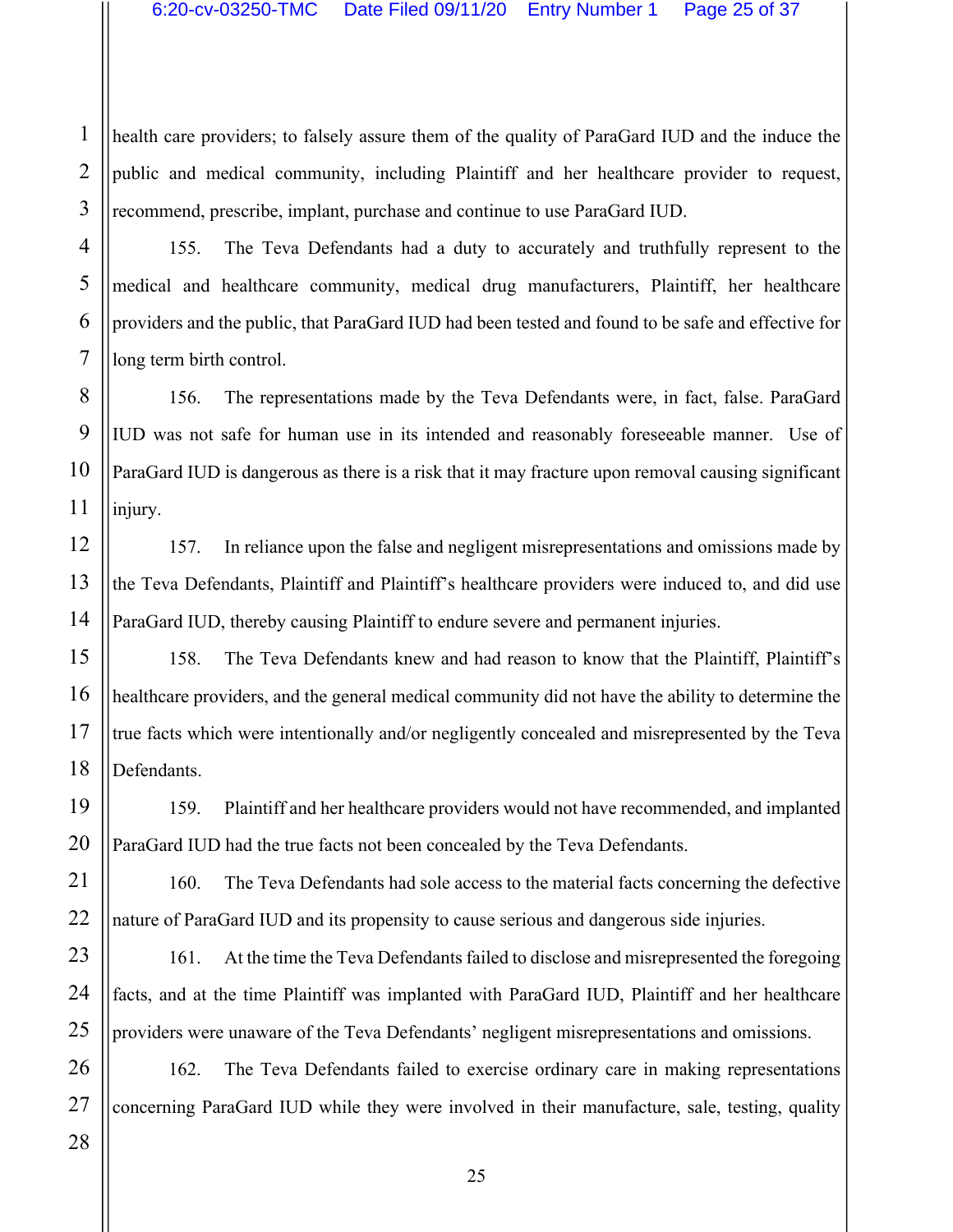assurance, quality control, and distribution in interstate commerce, because they negligently misrepresented ParaGard IUD's high risk of unreasonable and dangerous adverse side effects.

163. The Teva Defendants breached their duty to Plaintiff, her physicians, and the medical and healthcare community, by representing that ParaGard IUD has no serious side effects different from older generations of similar products or procedures.

164. Plaintiff and Plaintiff's healthcare providers reasonably relied upon the misrepresentations and omissions made by the Teva Defendants, where they concealed and misrepresented facts that were critical to understanding the true dangers inherent in the use of ParaGard IUD.

165. Plaintiff and Plaintiff's healthcare providers' reliance on the foregoing misrepresentations and omissions was the direct and proximate cause of Plaintiffs injuries.

166. The Teva Defendants knew, and had reason to know, that ParaGard IUD had been insufficiently tested, or had not been tested at all, that the products lacked adequate and accurate warnings, that they created a high risk, and/or higher than acceptable risk, and/or higher than reported risk that they represented a risk of adverse side effects, including, pain and suffering, surgery to remove the product, and other severe and personal injuries, which are permanent and lasting in nature.

167. As a proximate result of the Teva Defendants' design, manufacture, marketing, sale and/or distribution of ParaGard IUD, Plaintiff has been injured catastrophically, and sustained severe and permanent pain, suffering, disability, and impairment, loss of enjoyment of life, loss of reproductive health, comfort, and economic damages.

168. The Cooper Defendants are liable as successors-in-interest under the S.C. Code § 27-23-10 *et seq.*, any other state or federal successor in interest acts or statutes; and the Federal Consumer Protection Act pursuant to a fraudulent conveyance or transfer of assets.

WHEREFORE, Plaintiff demands judgment against the Defendants, jointly and severally, for compensatory damages, for punitive damages and for costs, in an as yet unliquidated sum in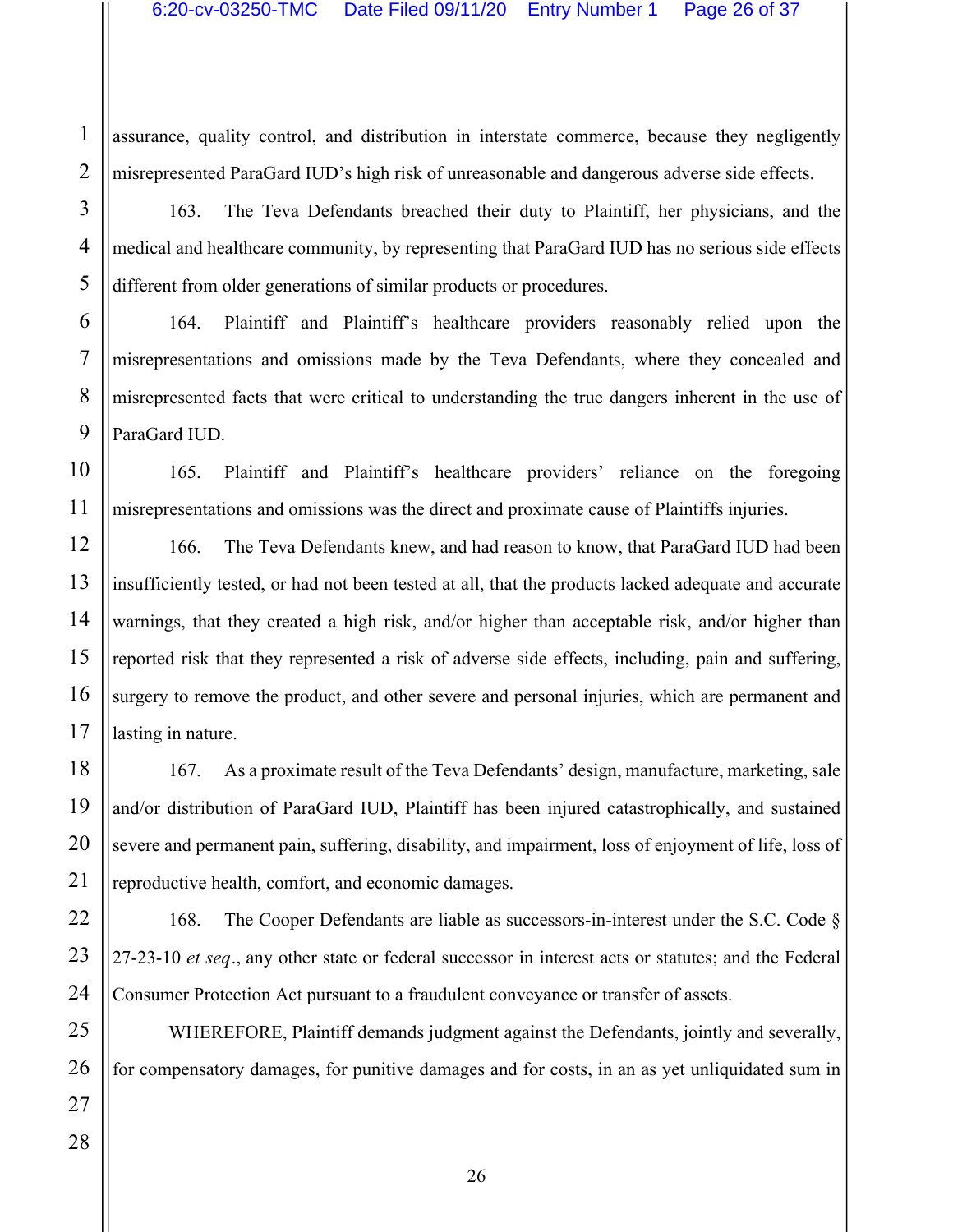excess of \$75,000.00, and such other relief as this Court deems just and for a trial by jury on all issues as triable as a matter of right.

#### **COUNT VII – BREACH OF EXPRESS WARRANTY**

169. Plaintiff realleges and incorporates by reference every allegation of this Complaint as if each were set forth fully and completely herein.

170. At relevant times, the Teva Defendants intended that ParaGard IUD be used in the manner that Plaintiff used it and the Teva Defendants expressly warranted that each product was safe and fit for use by consumers, that it was of merchantable quality, that its side effects were minimal and comparable to other treatments for long-term birth control, and that they were adequately tested and fit for their intended use.

171. At relevant times, the Teva Defendants were aware that consumers, including Plaintiff, would use ParaGard IUD; which is to say that Plaintiff was a foreseeable user of ParaGard IUD.

172. Plaintiff and/or her implanting physicians were, at all relevant times, in privity with the Teva Defendants.

173. ParaGard IUD was expected to reach and did in fact reach its ultimate consumer, including Plaintiff and her implanting physicians, without substantial change in the condition in which it was manufactured and sold by the Teva Defendants.

174. The Teva Defendants breached various express warranties with respect to ParaGard IUD including the following particulars:

> a. The Teva Defendants represented to Plaintiff and her physicians and healthcare providers through their labeling, advertising, marketing materials, detail persons, seminar presentations, publications, notice letters, and regulatory submissions that ParaGard IUD was safe, and fraudulently withheld and concealed information about the substantial risks of serious injury associated with using ParaGard IUD;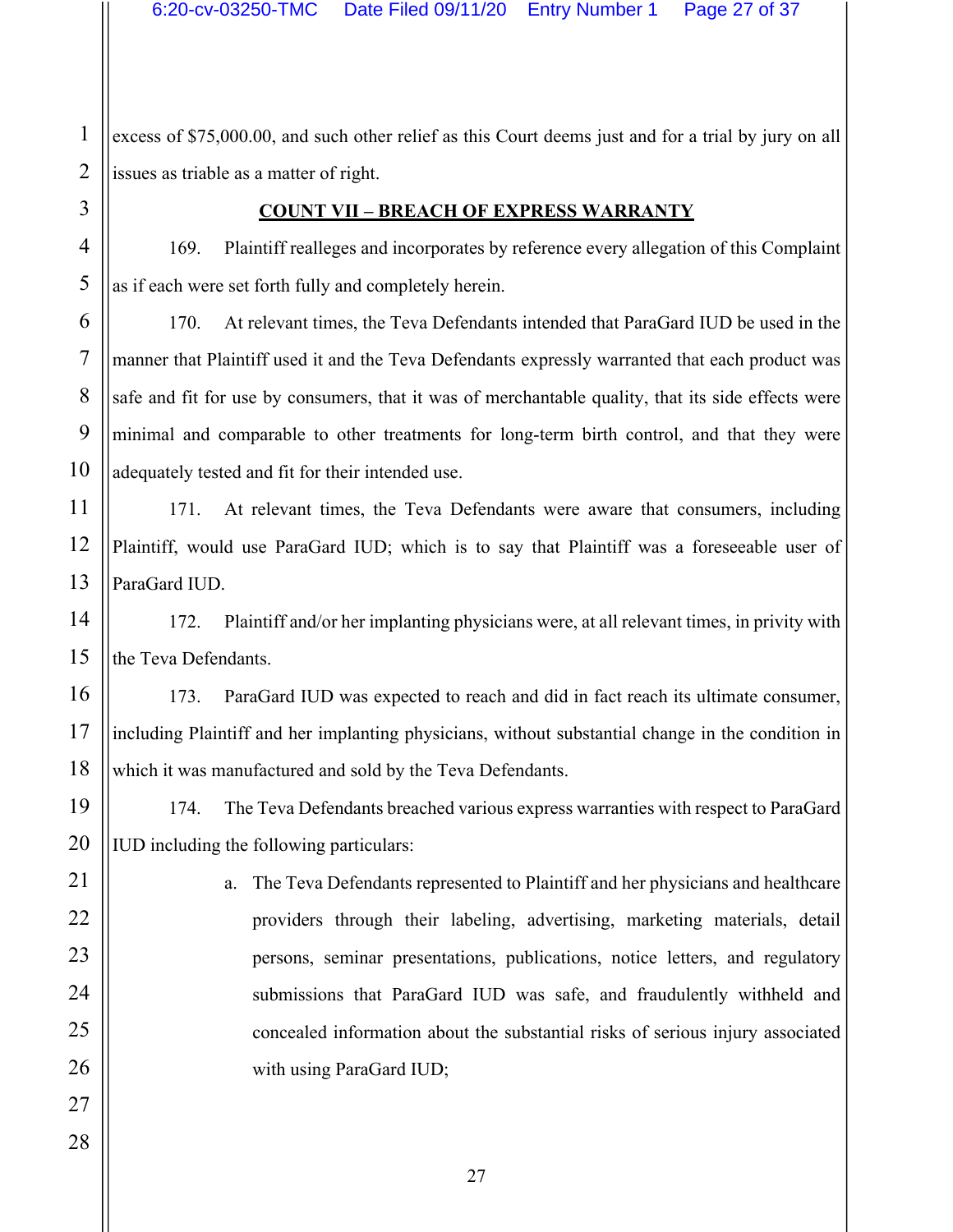b. The Teva Defendants represented to Plaintiff and her physicians and healthcare providers that ParaGard IUD was as safe, and/or safer than other alternative procedures and drugs and fraudulently concealed information, which demonstrated that ParaGard IUD was not safer than alternatives available on the market; and

c. The Teva Defendants represented to Plaintiff and her physicians and healthcare providers that ParaGard IUD was more efficacious than other alternatives and fraudulently concealed information regarding the true efficacy of the products.

175. In reliance upon the Teva Defendants' express warranties, Plaintiff was implanted with ParaGard IUD as prescribed and directed, and therefore, in the foreseeable manner normally intended, recommended, promoted, and marketed by the Teva Defendants.

176. At the time of making such express warranties, the Teva Defendants knew or should have known that ParaGard IUD does not conform to these express representations because ParaGard IUD was not safe and had numerous side effects, many of which the Teva Defendants did not accurately warn about, thus making ParaGard IUD unreasonably unsafe for its intended purpose.

177. Members of the medical community, including physicians and other healthcare professionals, as well as Plaintiff and her physicians, relied upon the representations and warranties of the Teva Defendants in connection with use, recommendation, description, and/or dispensing of ParaGard IUD.

178. The Teva Defendants breached their express warranties to Plaintiff in that ParaGard IUD was not of merchantable quality, safe and/or fit for its intended uses, nor was it adequately tested.

179. As a proximate result of the Teva Defendants' design, manufacture, marketing, sale and/or distribution of ParaGard IUD, Plaintiff has been injured catastrophically, and sustained severe and permanent pain, suffering, disability, and impairment, loss of enjoyment of life, loss of reproductive health, comfort, and economic damages.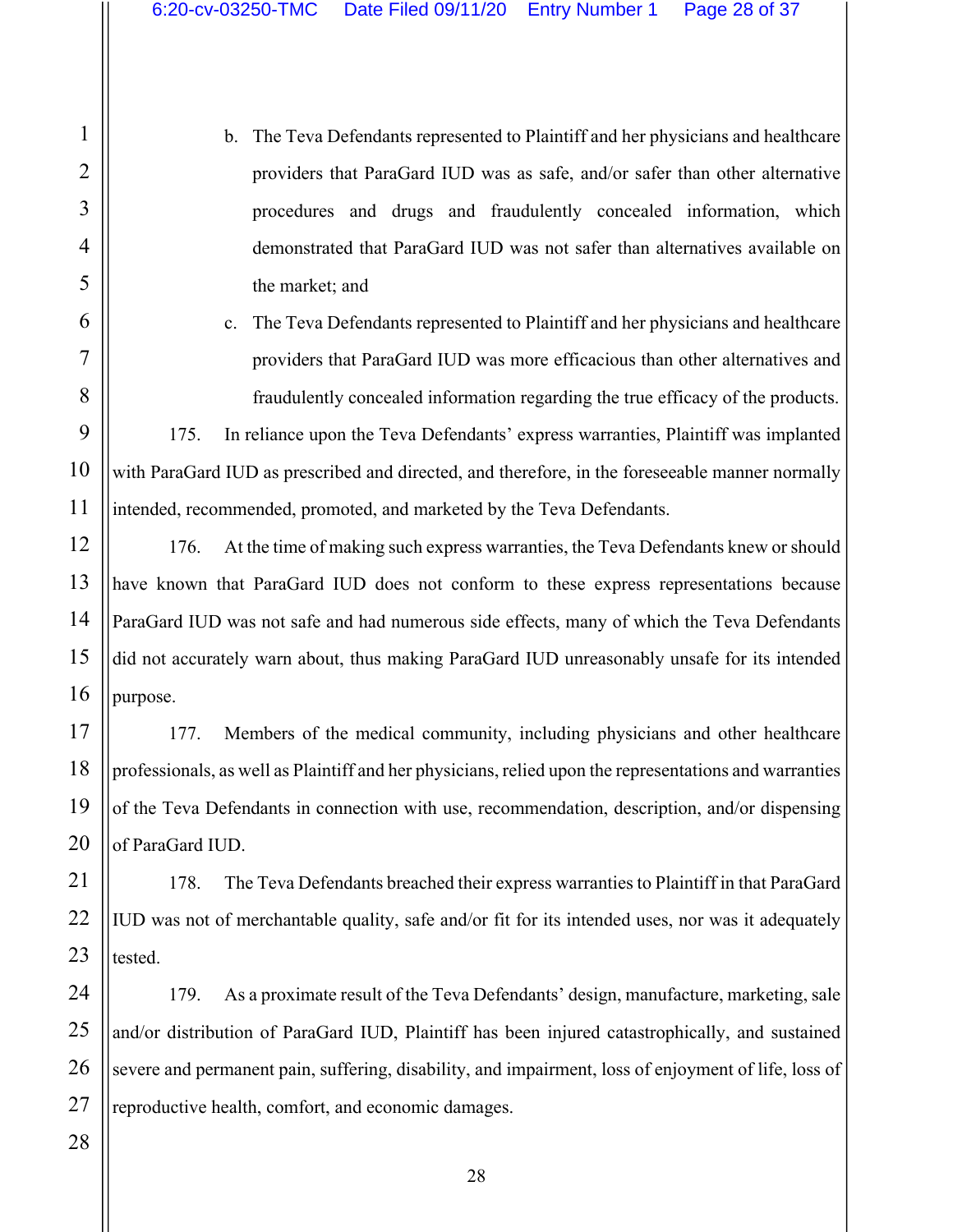180. The Cooper Defendants are liable as successors-in-interest under the S.C. Code § 27-23-10 *et seq.*, any other state or federal successor in interest acts or statutes; and the Federal Consumer Protection Act pursuant to a fraudulent conveyance or transfer of assets.

WHEREFORE, Plaintiff demands judgment against the Defendants, jointly and severally, for compensatory damages, for punitive damages and for costs, in an as yet unliquidated sum in excess of \$75,000.00, and such other relief as this Court deems just and for a trial by jury on all issues as triable as a matter of right.

#### **COUNT VIII – BREACH OF IMPLIED WARRANTY**

181. Plaintiff realleges and incorporates by reference every allegation of this Complaint as if each were set forth fully and completely herein.

182. At relevant and material times, the Teva Defendants manufactured, distributed, advertised, promoted, and sold ParaGard IUD.

183. At relevant times, the Teva Defendants intended that ParaGard IUD be implanted for the purposes, and in the manner, that Plaintiff or her physicians or surgeons used it and the Teva Defendants impliedly warranted each ParaGard IUD to be of merchantable quality, safe and fit for such use, and to have been adequately tested.

184. The Teva Defendants were aware that consumers, including Plaintiff or her physicians or surgeons would implant ParaGard IUD in the manner described by the instructions for use and that Plaintiff was the foreseeable user of ParaGard IUD.

185. Plaintiff and/or her physicians and surgeons were at all relevant times in privity with the Teva Defendants.

186. The Teva Defendants' ParaGard IUD was expected to reach and did in fact reach consumers, including Plaintiff and/or her physicians and surgeons, without substantial change in the condition in which they manufactured and sold by the Teva Defendants.

187. The Teva Defendants breached various implied warranties with respect to ParaGard IUD, including the following particulars: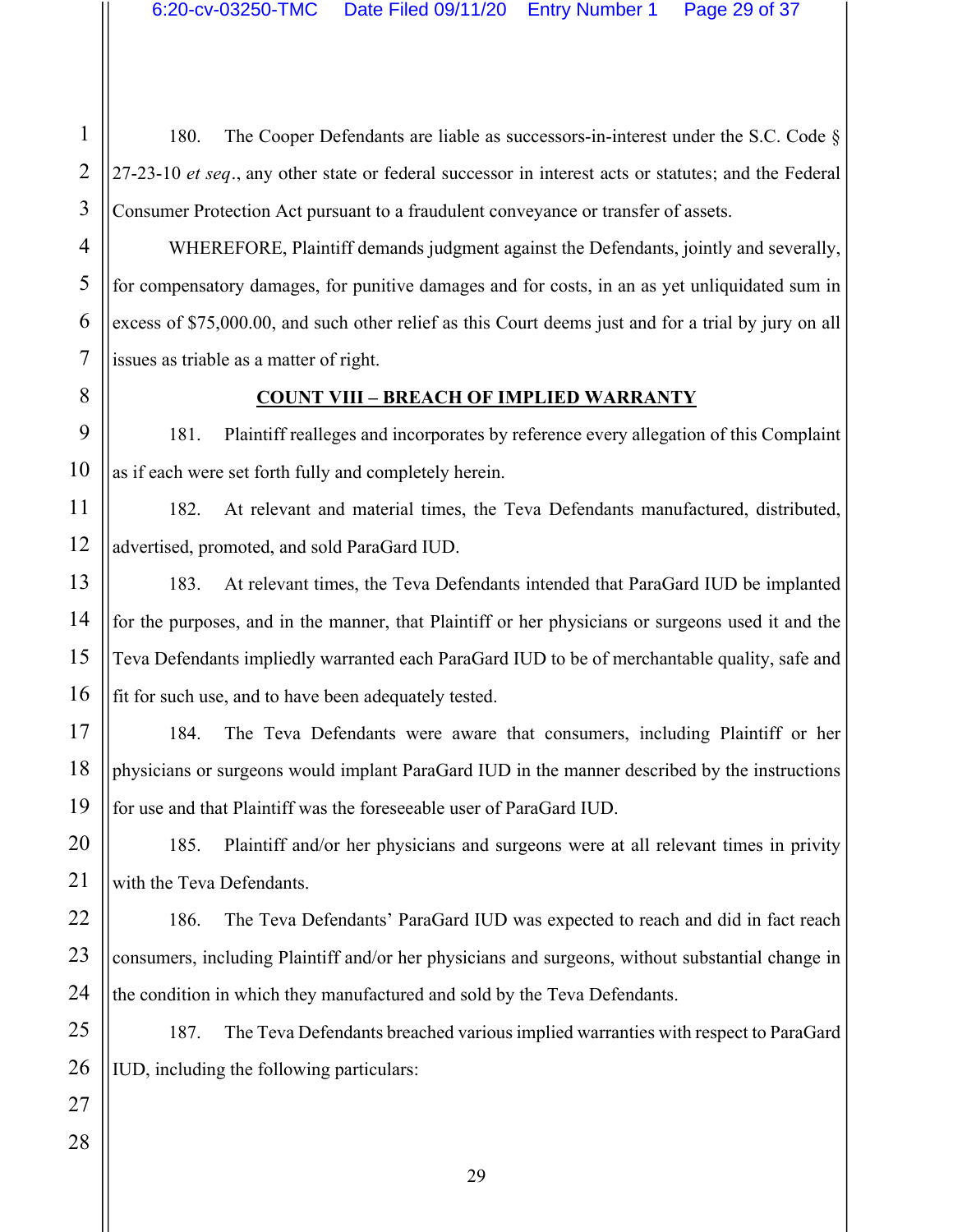a. The Teva Defendants represented through their labeling, advertising, marketing materials, detail persons, seminar presentations, publications, notice letters, medical literature, and regulatory submissions that ParaGard IUD was safe and fraudulently withheld and concealed information about the substantial risks of serious injury associated with using ParaGard IUD;

b. The Teva Defendants represented that ParaGard IUD was safe, and/or safer than other alternative drugs or procedures and fraudulently concealed information, which demonstrated that ParaGard IUD was not as safe or safer than alternatives available on the market; and

c. The Teva Defendants represented that ParaGard IUD was more efficacious than other alternative treatments and fraudulently concealed information, regarding the true efficacy of ParaGard IUD.

188. In reliance upon the Teva Defendants' implied warranties, Plaintiff and/or her implanting physicians and surgeons used ParaGard IUD as prescribed in the foreseeable manner normally intended, recommended, promoted, and marketed by the Teva Defendants.

189. The Teva Defendants breached their implied warranties to Plaintiff and/or her implanting physicians and surgeons in that ParaGard IUD was not of merchantable quality, safe and fit for its intended use, or adequately tested, in violation of common law principles.

190. As a proximate result of the Teva Defendants' design, manufacture, marketing, sale and/or distribution of ParaGard IUD, Plaintiff has been injured catastrophically, and sustained severe and permanent pain, suffering, disability, and impairment, loss of enjoyment of life, loss of reproductive health, comfort, and economic damages.

191. The Cooper Defendants are liable as successors-in-interest under the S.C. Code § 27-23-10 *et seq.*, any other state or federal successor in interest acts or statutes; and the Federal Consumer Protection Act pursuant to a fraudulent conveyance or transfer of assets.

WHEREFORE, Plaintiff demands judgment against the Defendants, jointly and severally, for compensatory damages, for punitive damages and for costs, in an as yet unliquidated sum in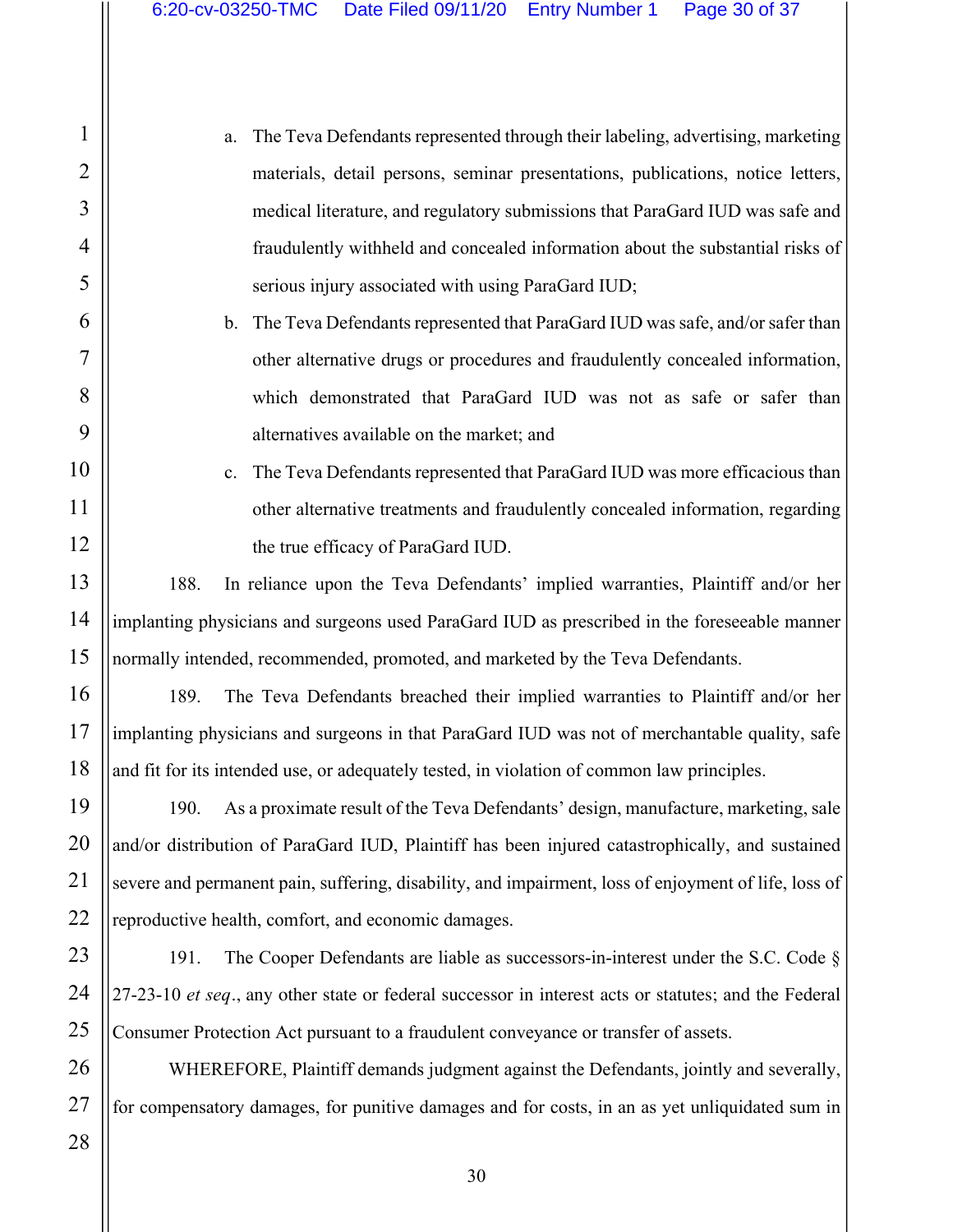excess of \$75,000.00, and such other relief as this Court deems just and for a trial by jury on all issues as triable as a matter of right.

#### **COUNT IX – VIOLATION OF CONSUMER PROTECTION LAWS**

192. Plaintiff realleges and incorporates by reference every allegation of this Complaint as if each were set forth fully and completely herein.

193. Plaintiff purchased and used ParaGard IUD primarily for personal use thereby suffering ascertainable losses, as a result of the Teva Defendants' actions in violation of the consumer protection laws.

194. Had the Teva Defendants not engaged in the deceptive conduct described herein, Plaintiff and her physicians would not have purchased and/or paid for ParaGard IUD and would not have incurred related medical costs and injury.

195. The Teva Defendants engaged in wrongful conduct while at the same time obtaining, under false pretenses, moneys from Plaintiff for ParaGard IUD, that was implanted into her, and that would not have been paid for had the Teva Defendants not engaged in unfair and deceptive conduct.

196. Unfair methods of competition of deceptive acts or practices that were proscribed by law, including the following:

- a. Representing that goods or services have characteristics, ingredients, uses benefits or quantities that they do not have;
	- b. Advertising goods or services with the intent not to sell them as advertised; and
	- c. Engaging in fraudulent or deceptive conduct that creates a likelihood of confusion and/or misunderstanding.

197. Plaintiff was injured by the cumulative and indivisible nature of the Teva Defendants' conduct. The cumulative effect of the Teva Defendants' conduct directed at patients, physicians and consumers, including the Plaintiff and her physicians, was to create demand for and promote the sale of ParaGard IUD. Each aspect of the Teva Defendants' conduct combined to artificially create sales of ParaGard IUD.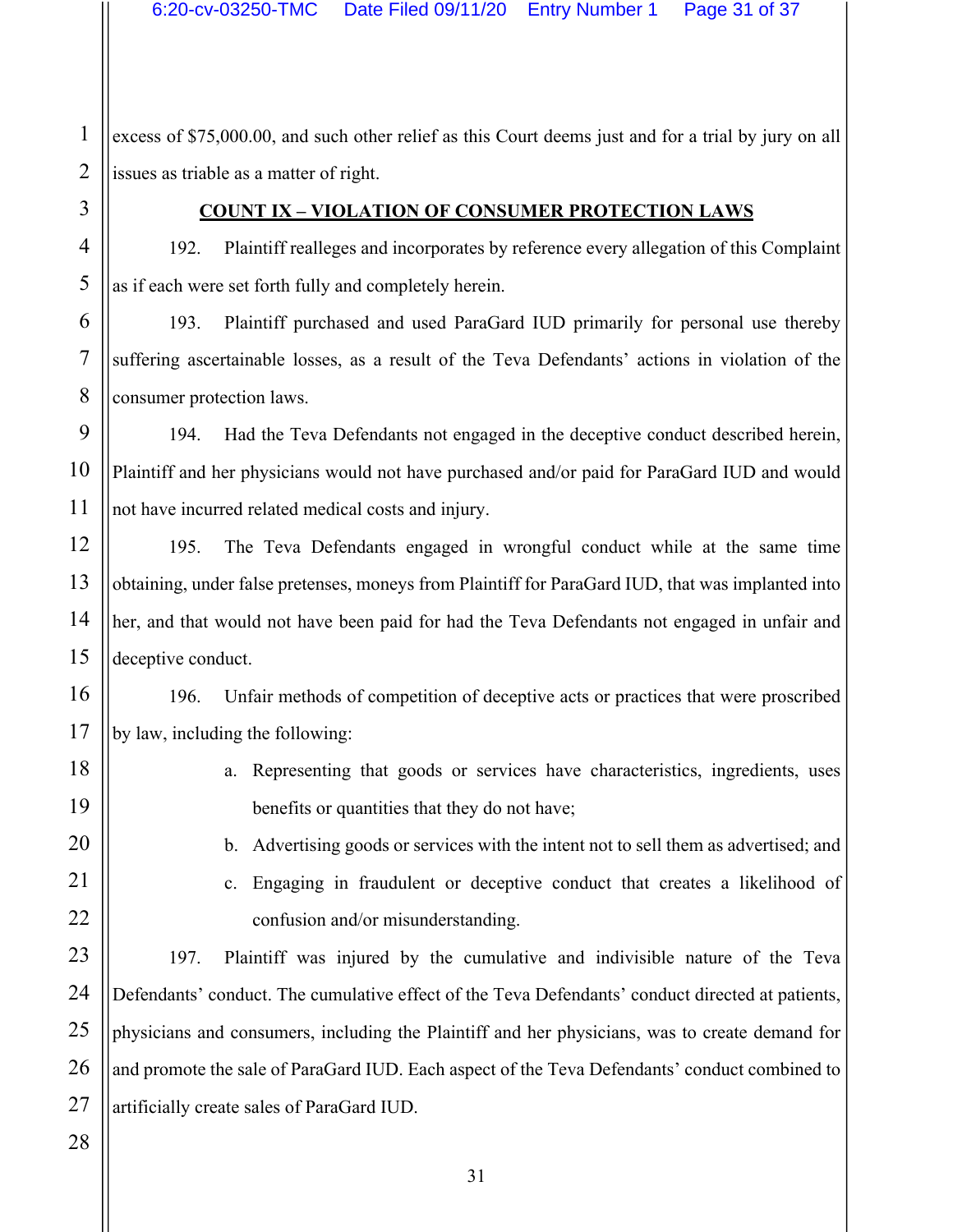198. The Teva Defendants have a statutory duty to refrain from unfair or deceptive acts or trade practices in the design, labeling, development, manufacture, promotion, and sale of ParaGard IUD.

199. Had the Teva Defendants not engaged in the deceptive conduct described above, Plaintiff would not have purchased and/or paid for ParaGard IUD, and would not have incurred related medical costs.

200. The Teva Defendants' deceptive, unconscionable, or fraudulent representations and material omissions to patients, physicians and consumers, including Plaintiff and her physicians, constituted unfair and deceptive acts and trade practices in violation of the state and Federal consumer protection statutes.

201. The Teva Defendants' actions, as complained of herein, constitute unfair competition or unfair, unconscionable, deceptive or fraudulent acts, or trade practices in violation of state and Federal consumer protection statutes, including but not limited to S.C. Code § 39-5- 10 *et seq.*

202. The Teva Defendants have engaged in unfair competition or unfair or deceptive acts or trade practices or have made false representations in violation under the statute(s) enumerated herein to protect consumers against unfair, deceptive, fraudulent and unconscionable trade and business practices and false advertising, the Teva Defendants are the suppliers, manufacturers, advertisers, and sellers, who are subject to liability under such legislation for unfair, deceptive, fraudulent and unconscionable consumer sales practices.

203. The Teva Defendants and the Cooper Defendants further engaged in fraudulent behavior regarding the transfer and/or sale of assets to the Cooper Defendants in 2017. The Cooper Defendants knew or should have reasonably known that the transfer of assets was done in a manner consistent with and in an effort to, deceive potential creditors.

204. Pursuant to the terms of the asset purchase agreement, Teva Women's Health, Inc., claims to maintain liability for all ParaGard IUD placed prior to the execution of the asset purchase

1

2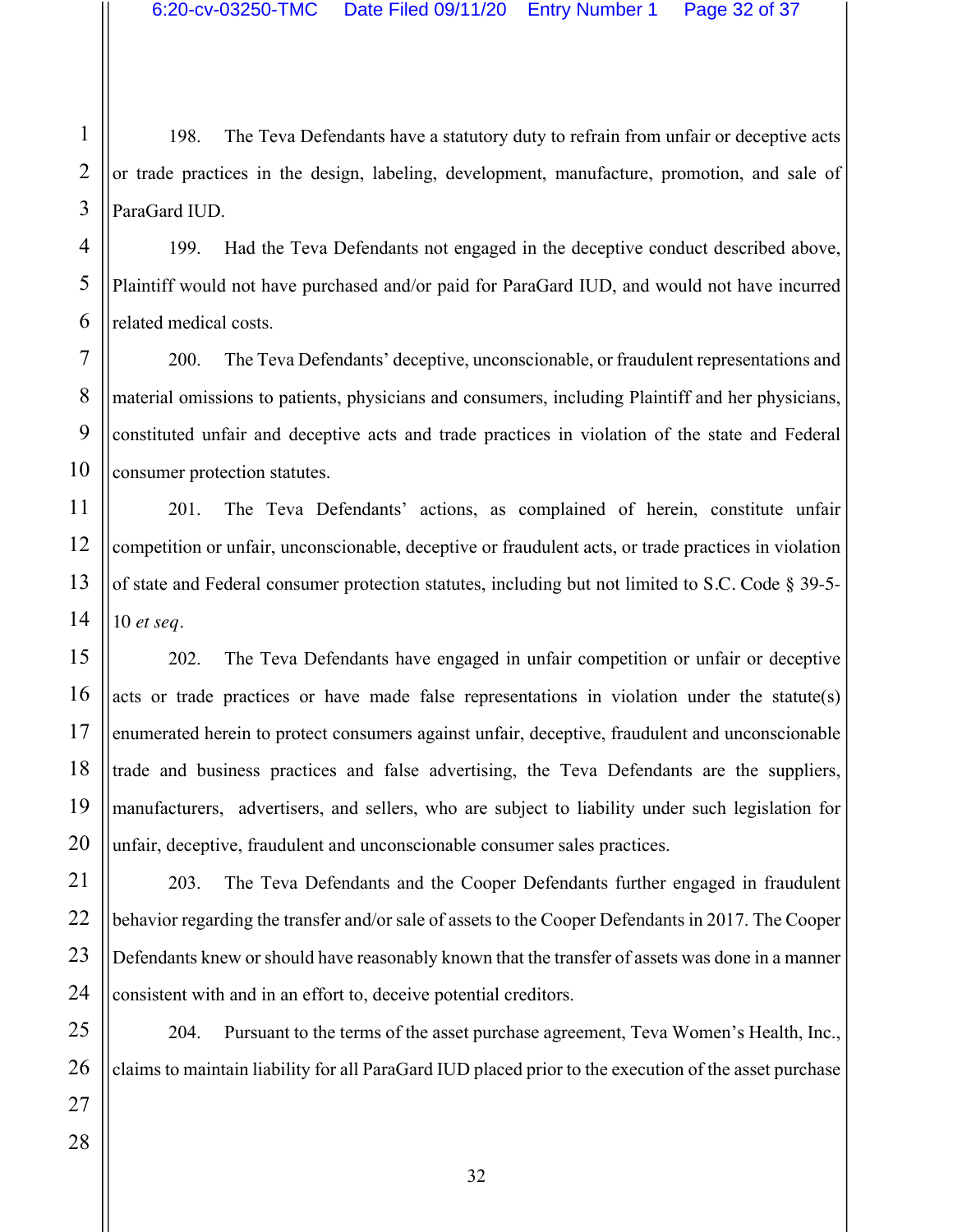2 agreement in September of 2017. However, Teva Women's Health, Inc., converted to Teva Women's Health, LLC and sold off all of its assets.

3 4 205. The Cooper Defendants knew or reasonably should have known that the Teva Defendants converted Teva Women's Health, Inc., into Teva Women's Health, LLC after selling off or moving all assets from Teva Women's Health, Inc.

206. Therefore, the Cooper Defendants knew or reasonably should have known that the Teva Defendants' shuffling of assets and subsequent conversions were done to thwart potential creditors in violation of S.C. Code § 39-5-10 *et seq*. and Federal consumer protection laws.

207. The Defendants violated these statutes that were enacted to protect consumers against unfair, deceptive, fraudulent and unconscionable trade and business practices and false advertising, by knowingly and falsely representing that ParaGard IUD was fit to be used for the purpose for which it was intended, when in fact it was defective and dangerous, and by other acts alleged herein. These representations were made in uniform promotional materials and product labeling.

208. The actions and omissions of the Defendants alleged herein are uncured or incurable deceptive acts under the statutes enacted in the states to protect consumers against unfair, deceptive, fraudulent and unconscionable trade and business practices and false advertising.

209. The Defendants had actual knowledge of the defective and dangerous condition of ParaGard IUD and failed to take any action to cure such defective and dangerous conditions.

210. Plaintiff and her implanting physicians and surgeons relied upon the Teva Defendants' misrepresentations and omissions in determining which product and/or procedure to undergo and/or perform.

211. The Teva Defendants' deceptive, unconscionable or fraudulent representations and material omissions to patients, physicians and consumers, constitute unfair and deceptive acts and practices.

212. By reason of the unlawful acts engaged by the Teva Defendants, and as a direct and proximate result thereof, Plaintiff has suffered ascertainable losses and damages.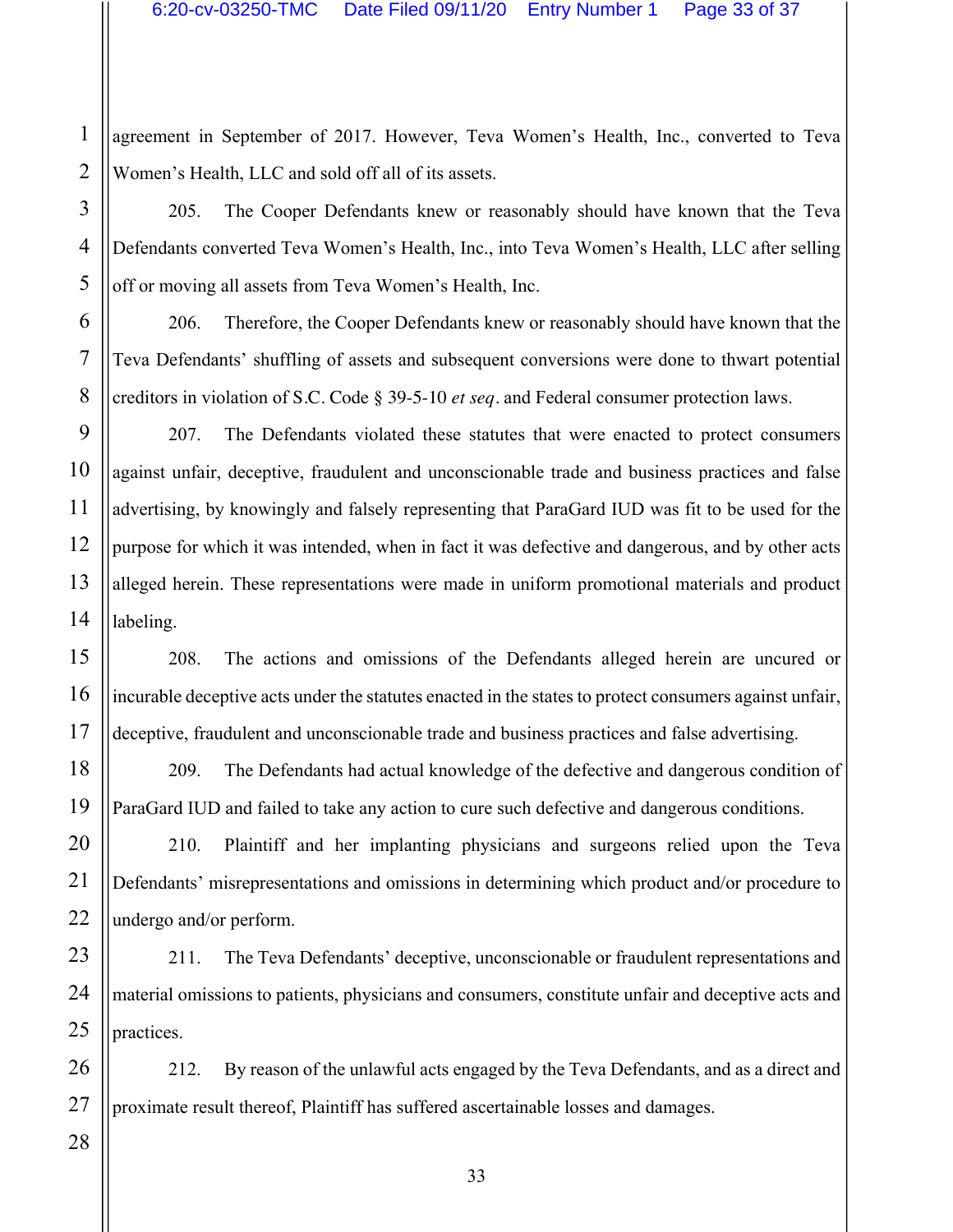213. As a proximate result of the Teva Defendants' design, manufacture, marketing, sale and/or distribution of ParaGard IUD, Plaintiff has been injured catastrophically, and sustained severe and permanent pain, suffering, disability, and impairment, loss of enjoyment of life, loss of reproductive health, comfort, and economic damages.

214. The Cooper Defendants are liable as successors-in-interest under the S.C. Code § 27-23-10 *et seq.*, any other state or federal successor in interest acts or statutes; and the Federal Consumer Protection Act pursuant to a fraudulent conveyance or transfer of assets.

WHEREFORE, Plaintiff demands judgment against the Defendants, jointly and severally, for compensatory damages, for punitive damages, and for costs, in an as yet unliquidated sum in excess of \$75,000.00, and such other relief as this Court deems just and for a trial by jury on all issues as triable as a matter of right.

#### **COUNT X – GROSS NEGLIGENCE**

215. Plaintiff realleges and incorporates by reference every allegation of this Complaint as if each were set forth fully and completely herein.

216. The wrongs done by the Teva Defendants were aggravated by the kind of malice, fraud, and grossly negligent disregard for the rights of others, the public, and Plaintiff , for which the law would allow, and which Plaintiff will seek at the appropriate time under governing law for the imposition of exemplary damages, in that the Teva Defendants' conduct was specifically intended to cause substantial injury to Plaintiff; or when viewed objectively from the Teva Defendants' standpoint at the time of the conduct, involved an extreme degree of risk, considering the probability and magnitude of the potential harm to others, and the Teva Defendants were actually, subjectively aware of the risk involved, but nevertheless proceeded with conscious indifference to the rights, safety, or welfare of others; or included material representations that were false, with the Teva Defendants, knowing that they were false or with reckless disregard as to the truth and as a positive assertion, with the intent that the representation is acted on by Plaintiff.

217. Plaintiff and her physicians relied on the representations of the Teva Defendants and suffered injury as a proximate result of this reliance.

1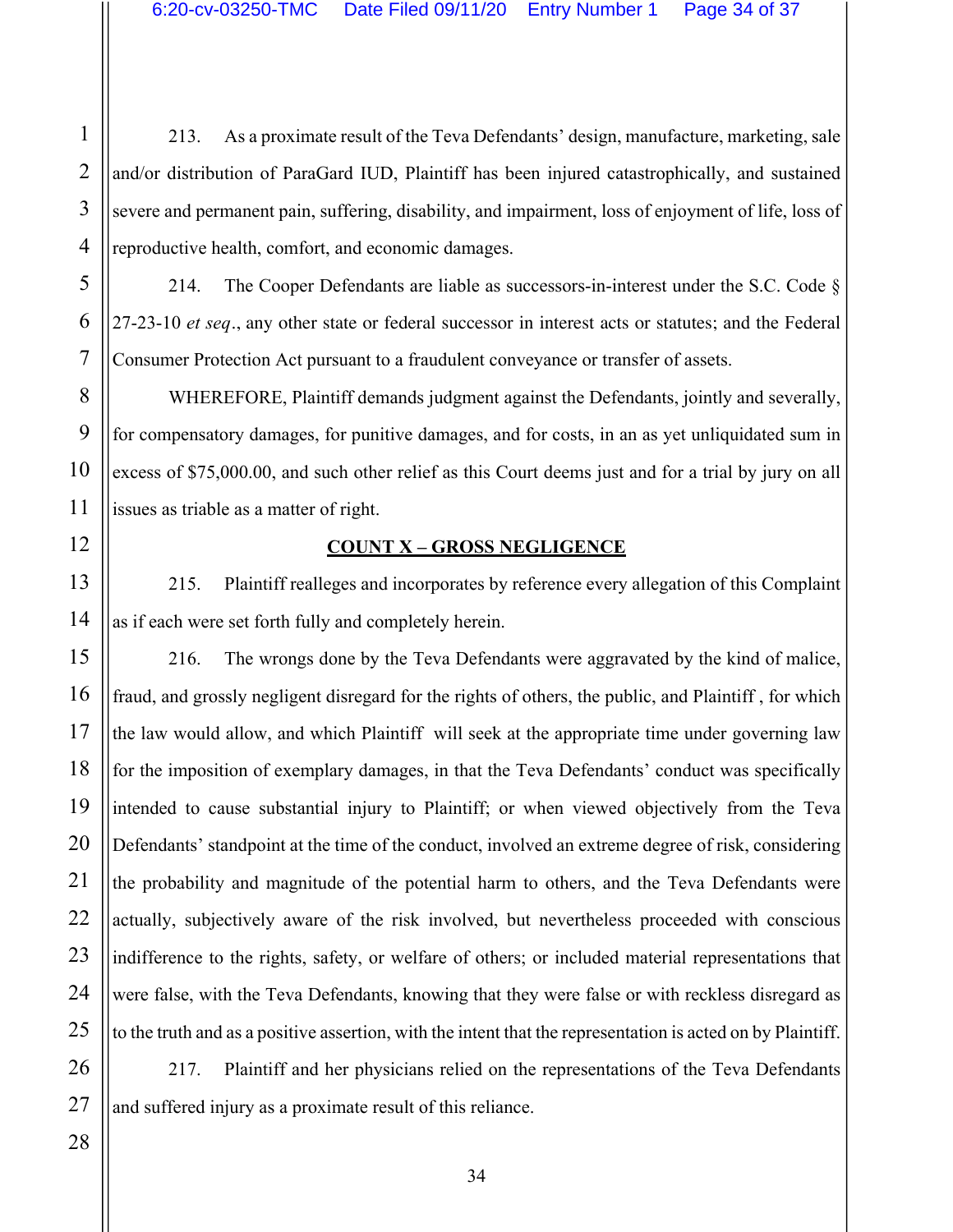1

218. Plaintiff therefore will seek to assert claims for exemplary damages at the appropriate time under governing law in an amount within the jurisdictional limits of the Court.

219. Plaintiff also alleges that the acts and omissions of the Teva Defendants, whether taken singularly or in combination with others, constitute gross negligence that proximately caused that injuries to Plaintiff. In that regard, Plaintiff will seek exemplary damages in an amount that would punish the Teva Defendants for their conduct and which would deter other manufacturers

from engaging in such misconduct in the future.

220. The Cooper Defendants are liable as successors-in-interest under the S.C. Code  $\S$ 27-23-10 *et seq.*, any other state or federal successor in interest acts or statutes; and the Federal Consumer Protection Act pursuant to a fraudulent conveyance or transfer of assets.

WHEREFORE, Plaintiff demands judgment against the Defendants, jointly and severally, for compensatory damages, for punitive damages and for costs, in an as yet unliquidated sum in excess of \$75,000.00, and such other relief as this Court deems just and for a trial by jury on all issues as triable as a matter of right.

#### **COUNT XI – PUNITIVE DAMAGES**

221. Plaintiff incorporates by reference each and every allegation contained in the preceding paragraphs as though fully set forth herein.

222. At times material hereto, the Teva Defendants knew or should have known that their ParaGard IUD, as designed, manufactured, assembled, sold and/or distributed was inherently dangerous.

223. At times material hereto, the Teva Defendants attempted to misrepresent and did misrepresent facts concerning the safety of their ParaGard IUD.

224. The Teva Defendants' misrepresentations included knowingly withholding material information from the public and consumers alike, including Plaintiff, concerning the safety of ParaGard IUD.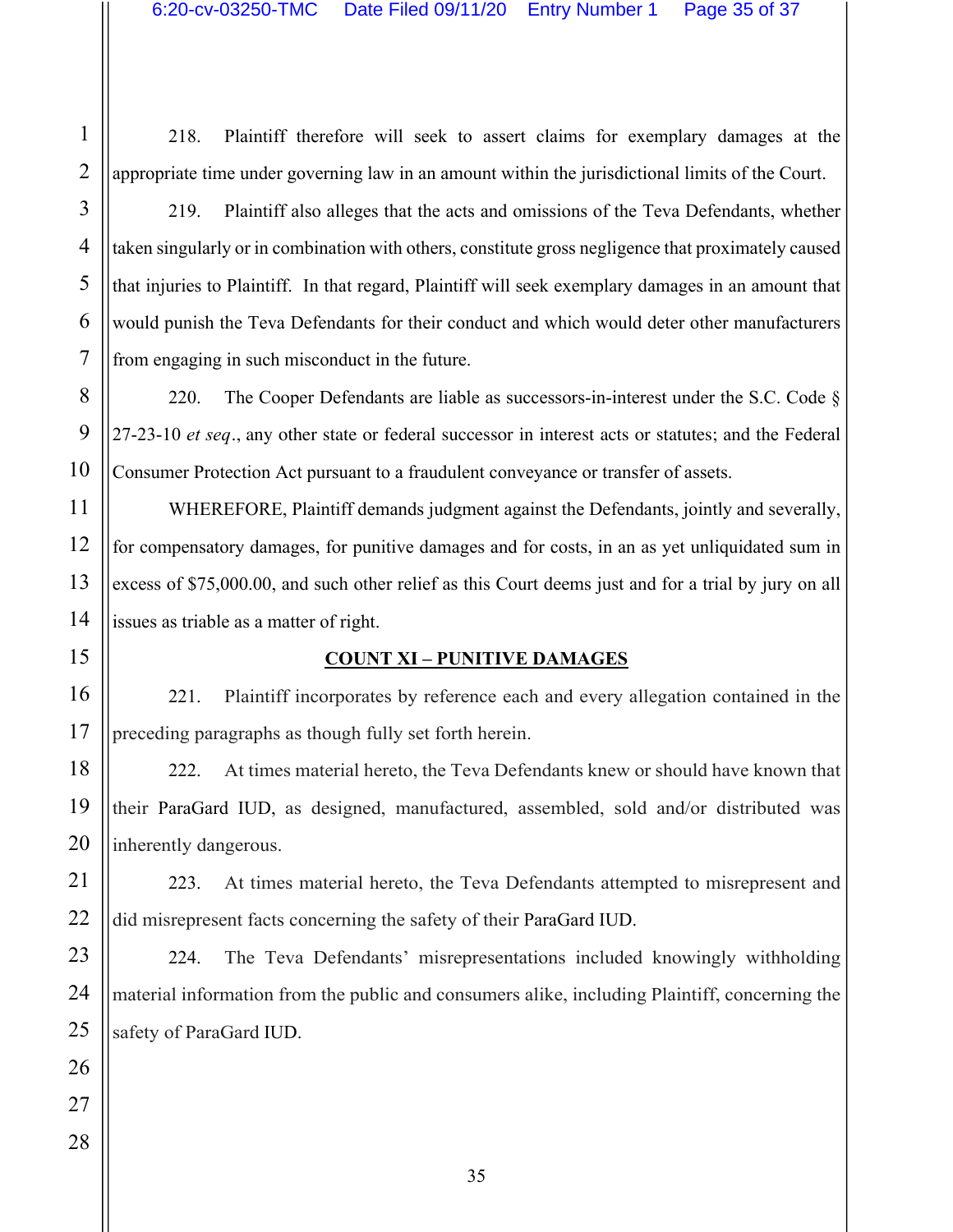225. At times material hereto, the Teva Defendants knew and recklessly disregarded the fact that their ParaGard IUD could cause serious, disabling, and permanent injuries to individuals such as Plaintiff.

226. Notwithstanding the foregoing, the Teva Defendants continued to aggressively market and promote their ParaGard IUD, without disclosing the risks.

227. As a proximate result of the Teva Defendants' willful, wanton, careless, reckless, conscious, and deliberate disregard for the rights and safety of their consumers, Plaintiff suffered severe and permanent physical and emotional injuries, endured pain and suffering, and has suffered economic loss, including incurring significant expenses for medical care and treatment, and will continue to incur such expenses in the future.

228. The Teva Defendants' aforesaid conduct was committed with knowing, conscious, careless, reckless, willful, wanton, and deliberate disregard for the rights and safety of consumers, including Plaintiff, thereby entitling Plaintiff to punitive damages in an amount appropriate to punish the Teva Defendants and deter them from similar conduct in the future.

229. The Cooper Defendants are liable as successors-in-interest under the S.C. Code  $\S$ 27-23-10 *et seq.*, any other state or federal successor in interest acts or statutes; and the Federal Consumer Protection Act pursuant to a fraudulent conveyance or transfer of assets.

WHEREFORE, Plaintiff demands judgment against the Defendants, jointly and severally, for compensatory damages, for punitive damages and for costs, in an as yet unliquidated sum in excess of \$75,000.00, and such other relief as this Court deems just and for a trial by jury on all issues as triable as a matter of right.

#### **PRAYER FOR RELIEF**

So far as the law and this Court allows, Plaintiff demands judgment against each Defendant on each count as follows:

> a. All available compensatory damages for the described losses with respect to each cause of action;